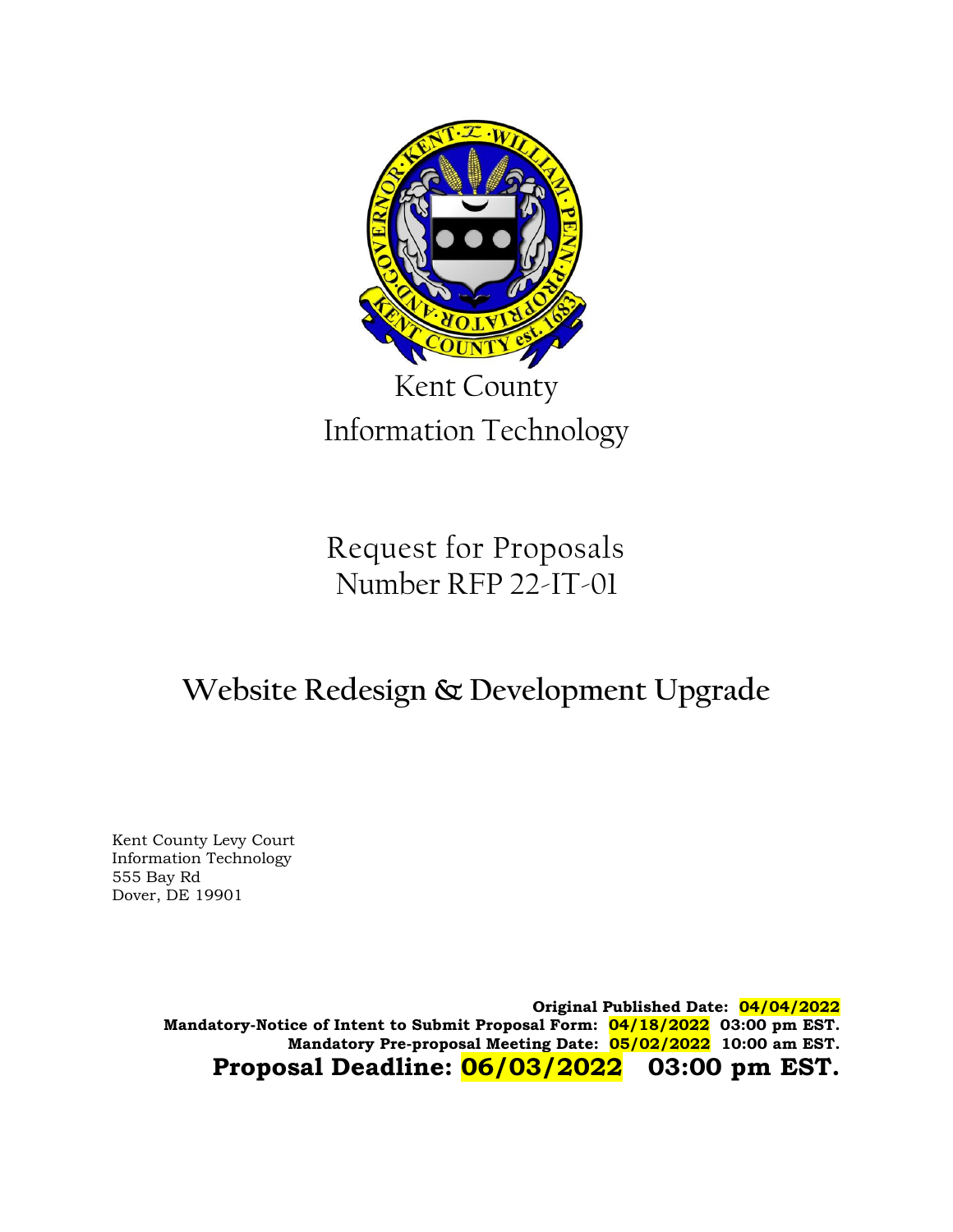## **Table of Contents**

| 1.5. |  |
|------|--|
|      |  |
|      |  |
|      |  |
|      |  |
|      |  |
|      |  |
|      |  |
|      |  |
| 3.   |  |
|      |  |
|      |  |
| 3.3  |  |
|      |  |
|      |  |
| 4.2. |  |
|      |  |
|      |  |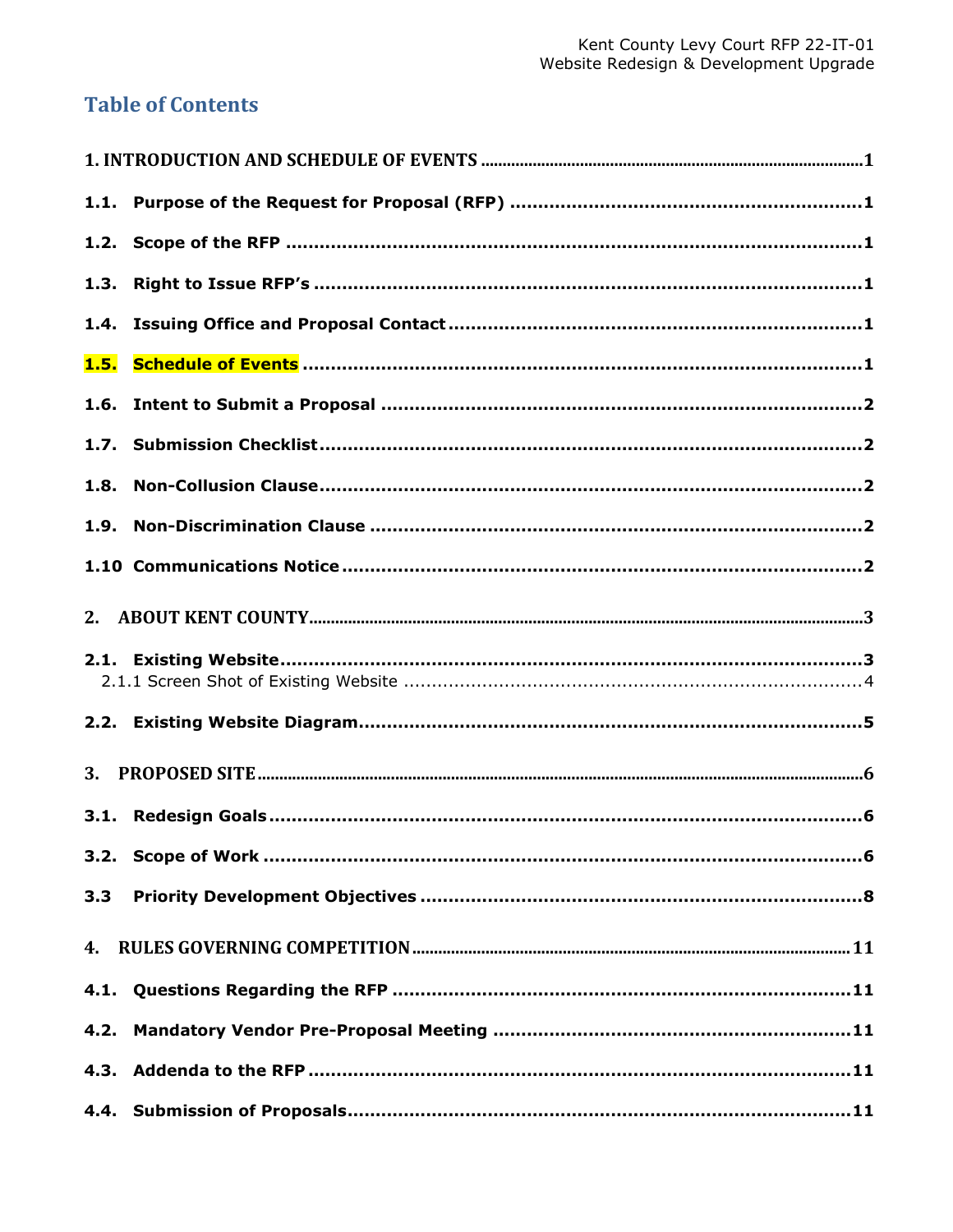| 4.4.1. |        |  |
|--------|--------|--|
| 4.4.2. |        |  |
| 4.4.3. |        |  |
| 4.4.4. |        |  |
| 4.4.5. |        |  |
| 4.4.6. |        |  |
|        | 4.5.1. |  |
|        |        |  |
|        |        |  |
|        |        |  |
|        |        |  |
|        |        |  |
| 5.     |        |  |
|        |        |  |
|        |        |  |
| 5.2.   |        |  |
| 5.3.   |        |  |
|        |        |  |
| 5.4.   |        |  |
|        |        |  |
| 5.5.   |        |  |
| 5.6.   |        |  |
|        |        |  |
| 5.7.   |        |  |
| 5.8.   |        |  |
|        |        |  |
|        |        |  |
|        |        |  |
|        |        |  |
|        |        |  |
|        |        |  |
|        |        |  |
|        |        |  |
|        |        |  |
|        |        |  |
|        |        |  |
|        |        |  |
|        |        |  |
| 7.     |        |  |
|        |        |  |
|        |        |  |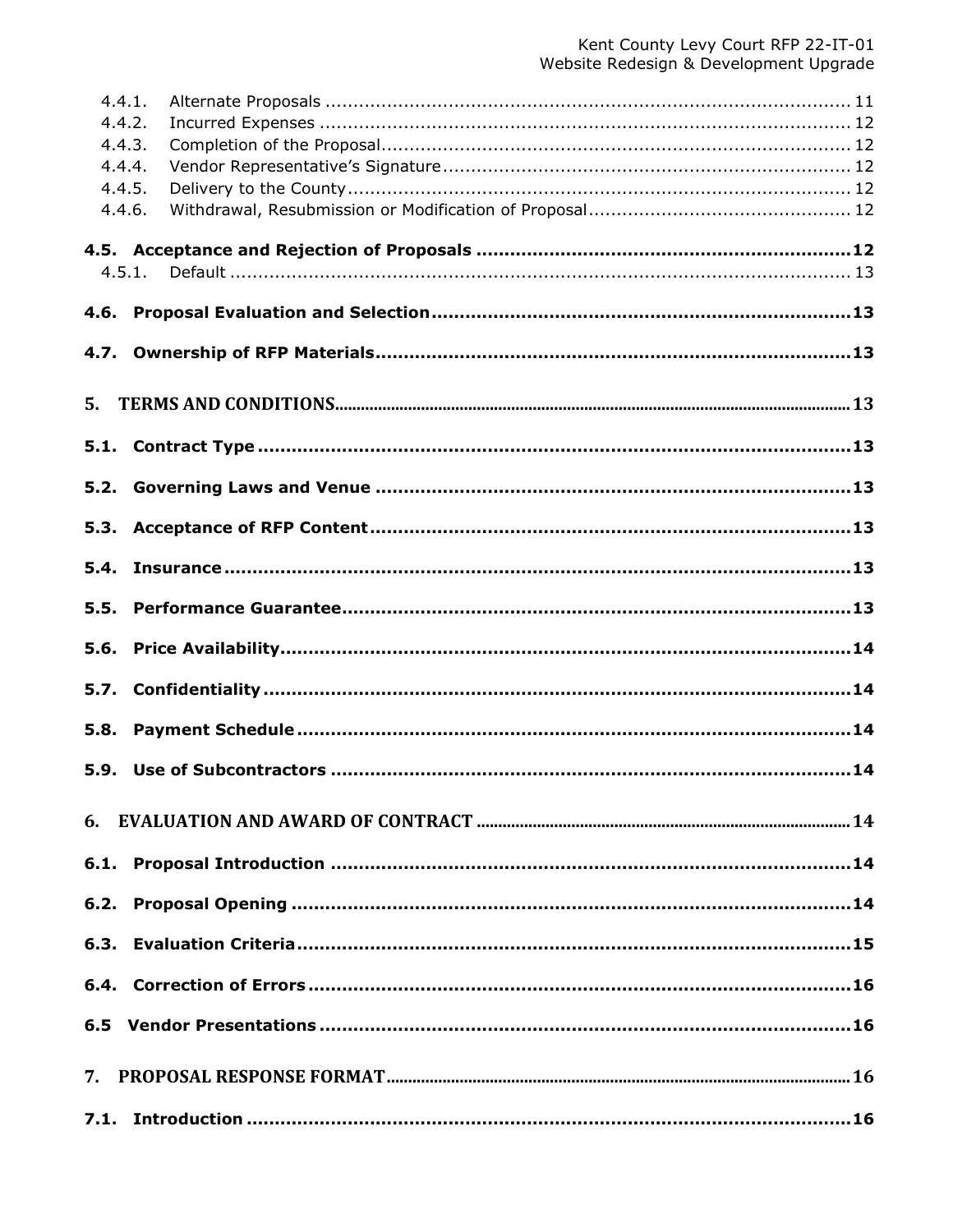| 7.2.2.  |  |
|---------|--|
| 7.2.3.  |  |
| 7.2.4.  |  |
| 7.2.5.  |  |
| 7.2.6.  |  |
| 7.2.7.  |  |
|         |  |
| 7.2.8.  |  |
| 7.2.9.  |  |
| 7.2.10. |  |
|         |  |
|         |  |
|         |  |
|         |  |
|         |  |
|         |  |
|         |  |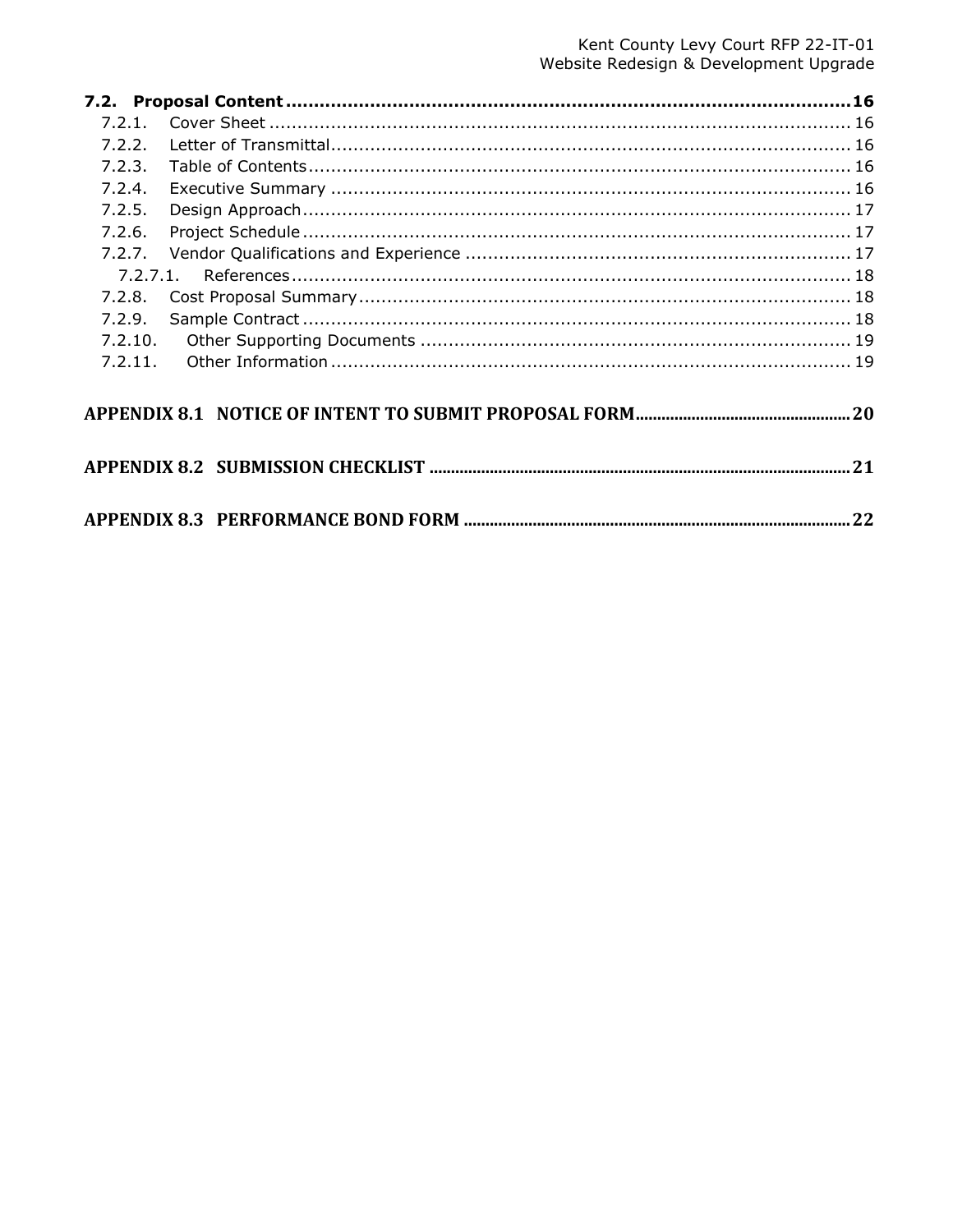## <span id="page-4-1"></span><span id="page-4-0"></span>**1. Introduction and Schedule of Events**

## **1.1. Purpose of the Request for Proposal (RFP)**

The Kent County Information Technology Office (County) is requesting proposals from qualified vendors to **design, upgrade, and deploy** our website and **provide ongoing support and maintenance** post deployment.

## <span id="page-4-2"></span>**1.2. Scope of the RFP**

This Request for Proposal (RFP) contains the instructions governing the requirements for a proposal to be submitted by interested vendors; the format in which proposal information is to be submitted; the material to be included therein; the requirements which must be met; and the vendor's responsibilities.

## <span id="page-4-3"></span>**1.3. Right to Issue RFP's**

The County reserves the right, at its sole discretion, to issue RFP's for similar work, for other disciplines or types of work, and for other work orders as the need may occur. The County also reserves the right to issue work orders to other information technology firms under term contracts at its sole discretion, based on the County's evaluation of each firm's qualifications, expertise, current workload, capabilities, performance record, location or distance to the work, and other factors as may be pertinent to the particular work order.

## <span id="page-4-4"></span>**1.4. Issuing Office and Proposal Contact**

## **Kent County Levy Court Information Technology Office**

Attn: Mark Kennedy 555 Bay Rd - Room A235 Dover, DE 19901 Email contact - [it.rfp@co.kent.de.us](mailto:it.rfp@co.kent.de.us) Phone Contact – 302.744.2355

## **1.5. Schedule of Events**

<span id="page-4-5"></span>

| <b>Actions</b>                                                                                                                                    | <b>Complete by</b><br>Date/Time<br>*All times are EST |
|---------------------------------------------------------------------------------------------------------------------------------------------------|-------------------------------------------------------|
| Advertisement in local newspapers                                                                                                                 | 04/04/22                                              |
| Initial Posting of RFP on the County website; distribution to all vendors who have<br>expressed interest or are on a specific vendor mailing list | 04/04/22                                              |
| Mandatory - Notice of Intent to Submit Proposal Form due date:                                                                                    | 04/18/22<br>$03:00 \text{ pm}$                        |
| Mandatory - Vendor Pre-proposal meeting                                                                                                           | 05/02/22 10:00 am                                     |
| Deadline to submit questions via E-Mail                                                                                                           | 05/13/22 05:00 pm                                     |
| Answers to questions posted on website and acknowledgment sent via e-mail                                                                         | 05/20/22<br>05:00 pm                                  |
| Proposal submission deadline                                                                                                                      | 06/03/22 03:00 pm                                     |
| Proposal Openings                                                                                                                                 | 06/03/22 03:00 pm                                     |
| Proposal reviews, verification of references, vendor interviews, discussions,<br>negotiations, demonstrations, and evaluations.                   | 07/01/22 03:00 pm<br>*Anticipated*                    |
| Projected vendor selection                                                                                                                        | 08/09/22 03:00 pm<br>*Anticipated*                    |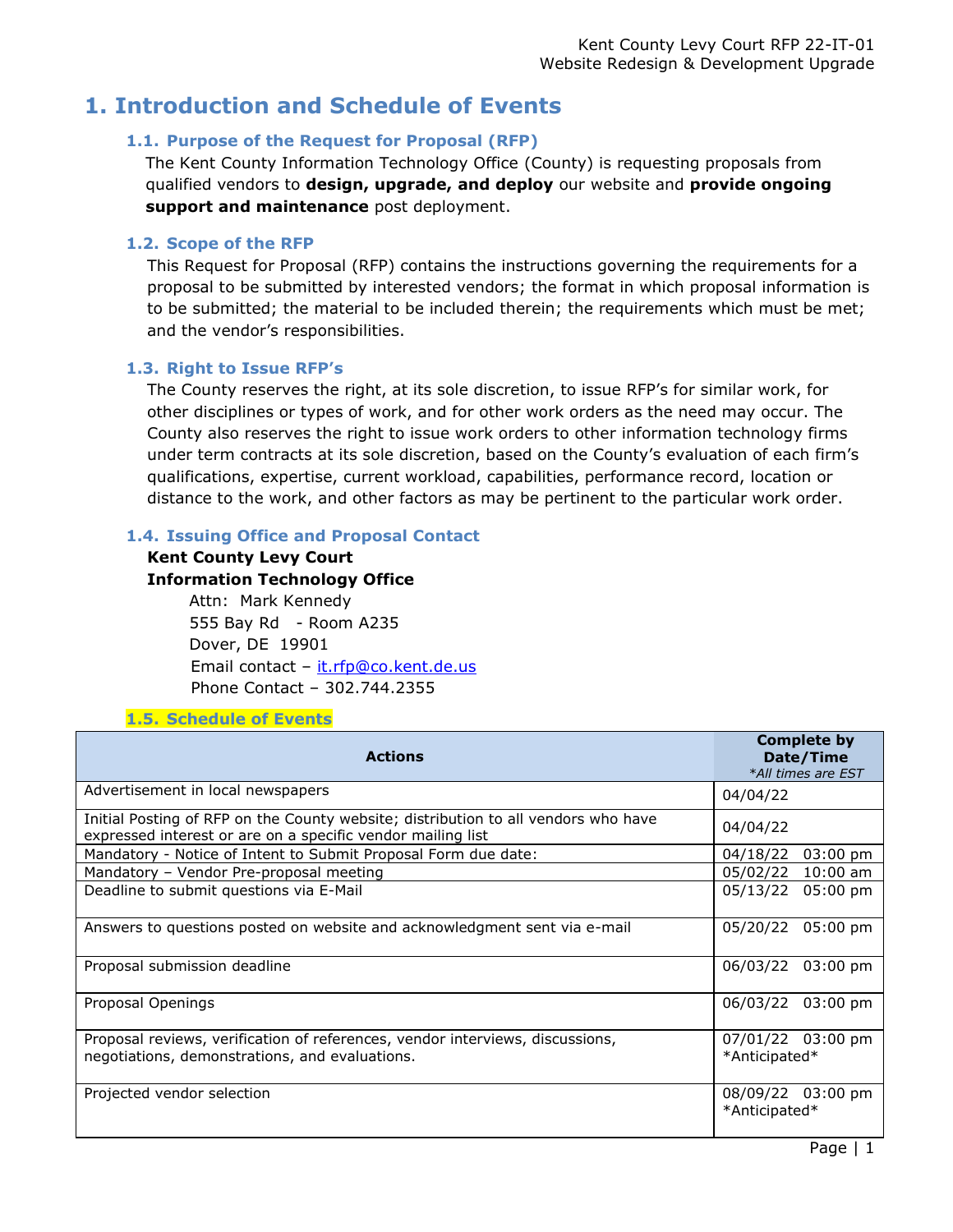#### <span id="page-5-0"></span>**1.6. Intent to Submit a Proposal**

All vendors must complete the Notice of Intent to Submit a Proposal Form that is attached in the appendix 8.1 if they intend to participate in the RFP process. The completed, signed and dated form must be submitted by one of the three methods on or before **3pm EST** on **April 18, 2022** *(4/18/22)*.

- Hand delivered to issuing office in section 1.4
- Sent via certified mail to the address referenced in section 1.4 post marked no later than **3pm EST** on **April 18, 2022** *(4/18/22)*.
- Email a scanned image of the signed form to email address referenced in section 1.4

Kent County will issue a confirmation e-mail to each respondent vendor stating the Notice of Intent form was received. **Vendors are responsible** for ensuring their Notice of Intent to Submit a Proposal Form is received and the confirmation email was sent no later than the Notice of Intent to Submit Proposal Form due date.

#### <span id="page-5-1"></span>**1.7. Submission Checklist**

A submission checklist is provided in appendix 8.2. This document lists all required information and documents that must be submitted with a proposal.

#### <span id="page-5-2"></span>**1.8. Non-Collusion Clause**

By signing and submitting this proposal, proposer states that the proposal is genuine and not collusive or sham; such proposer has not colluded, conspired, connived, or agreed, directly or indirectly, with any proposer or person, to put in a sham bid, or that such other person will refrain from proposing and has not in any manner, directly or indirectly, colluded, conspired, connived, or agreed, with any person, to fix the price of affiant or any other proposer, or to fix any overhead, profit or cost element of said proposal price.

#### <span id="page-5-3"></span>**1.9. Non-Discrimination Clause**

By signing and submitting this proposal for consideration of an award by Kent County Levy Court, the proposer covenants not to discriminate against an employee or applicant for employment with respect to hire, tenure, terms, conditions, or privileges of employment or a matter directly or indirectly related to employment, because of race, color, religion, national origin, age, sex, orientation, height, weight, marital status or a disability that is unrelated to the individual's ability to perform the duties of a particular job or position. Breach of this covenant may be regarded as a material breach of the contract.

#### <span id="page-5-4"></span>**1.10 Communications Notice**

**Except for communications specifically authorized herein pertaining to the preparation and submittal of a Proposal, Respondents to this Request for Proposal or their representatives shall not separately or independently of their own accord discuss, negotiate, promote, market, lobby or solicit with any County Employee or any County Official, verbally or in writing, during the Request for Proposal advertisement period and Proposal Review and Selection Process as indicated in this Request for Proposal. Failure of a Respondent to adhere to this provision may result in the Respondents disqualification from further consideration.**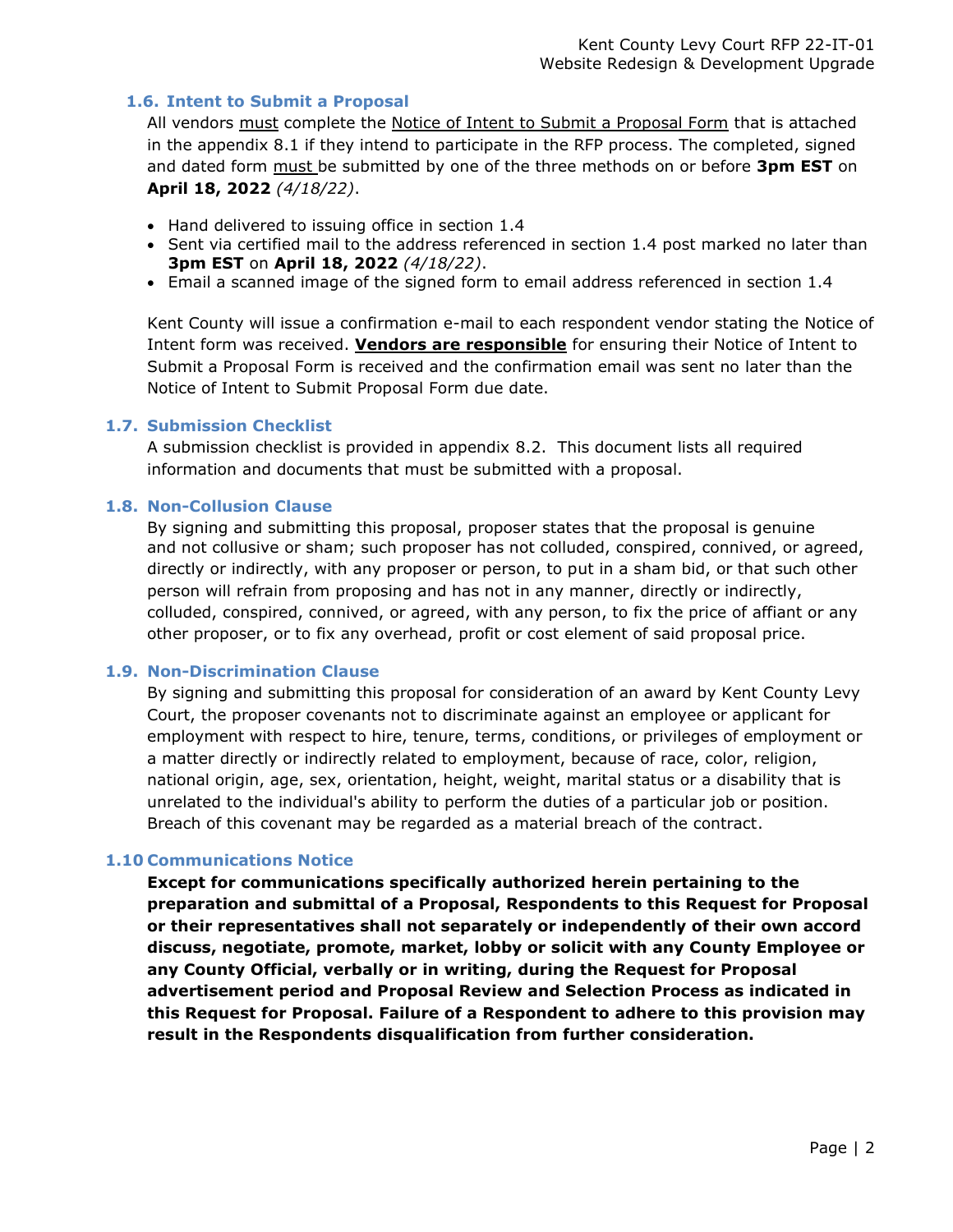## <span id="page-6-0"></span>**2. About Kent County**

Established in 1655, Kent County is a county located in the central part of the U.S. State of Delaware. The County seat is Dover, the state capital of Delaware. Kent County's governing body is Kent County Levy Court, consisting of seven members, six of whom are elected by district and the seventh elected at large.

The Levy Court is the highest executive power that exists in Kent County, Delaware. The Department of Administration is headed by the County Administrator, who is the chief appointed executive officer of the County. The Department of Administration consists of the County Administrator's Office, Economic Development Office, Information Technology Office, Personnel Office, and Facilities Management Division. These offices support the seven elected Levy Court Commissioners, other County departments and elected County officials by administering all County functions relating to employees and infrastructure.

List of information and services the County provides to its residents includes:

- Marriages & Civil Unions Stormwater Maintenance
- Permits (Building and Sewer) Home Owners Associations
- Garbage & Recycling Mapping GIS
- 
- 
- 
- 
- Building Inspections
- Code Enforcement
- 
- 
- **Sewer**
- Online payments (Tax & Sewer)
- Boards and Committees
- Comprehensive Plan
- Employee Portal
- 
- 
- 
- Street Lights Manufactured Housing
- Deed Documents Planning & Zoning
- Wills & Estate Processing Sheriff Sales (Monitions/Taxes, Foreclosures)
- Property Information Property Assessment
	- Recreational Programs
	- County Parks
- Adopted Codes 911 Emergency Call Center
- Tax Office Case Contract Emergency Paramedic Services
	- [Library](http://www.co.kent.de.us/kc-library.aspx) Services
	- Bids & RFPs
	- Press Releases
	- Annual Budgets & Audits

## <span id="page-6-1"></span>**2.1.Existing Website**

The Kent County Levy Court website [\(www.co.kent.de.us\)](file://///KCDP-1/KCDATA/DEPARTME/CountyInfo/ITRFP) operates on a custom-built; Umbracobased content management system and is hosted onsite by Kent County. The County is currently using Umbraco, but we are also interested in alternative solutions and best practices for content management.

Our in-house staff manages our existing website. All changes to the front end of the website (non-e-commerce) are executed through a single point of contact in the Information Technology department.

The current website relies heavily on its integration with custom user controls written in Visual Basic and C#. The website is a multi-faceted system also acting as our primary in-house intranet, hosting our online mapping, employee portal, property information portal, and our online payment interface.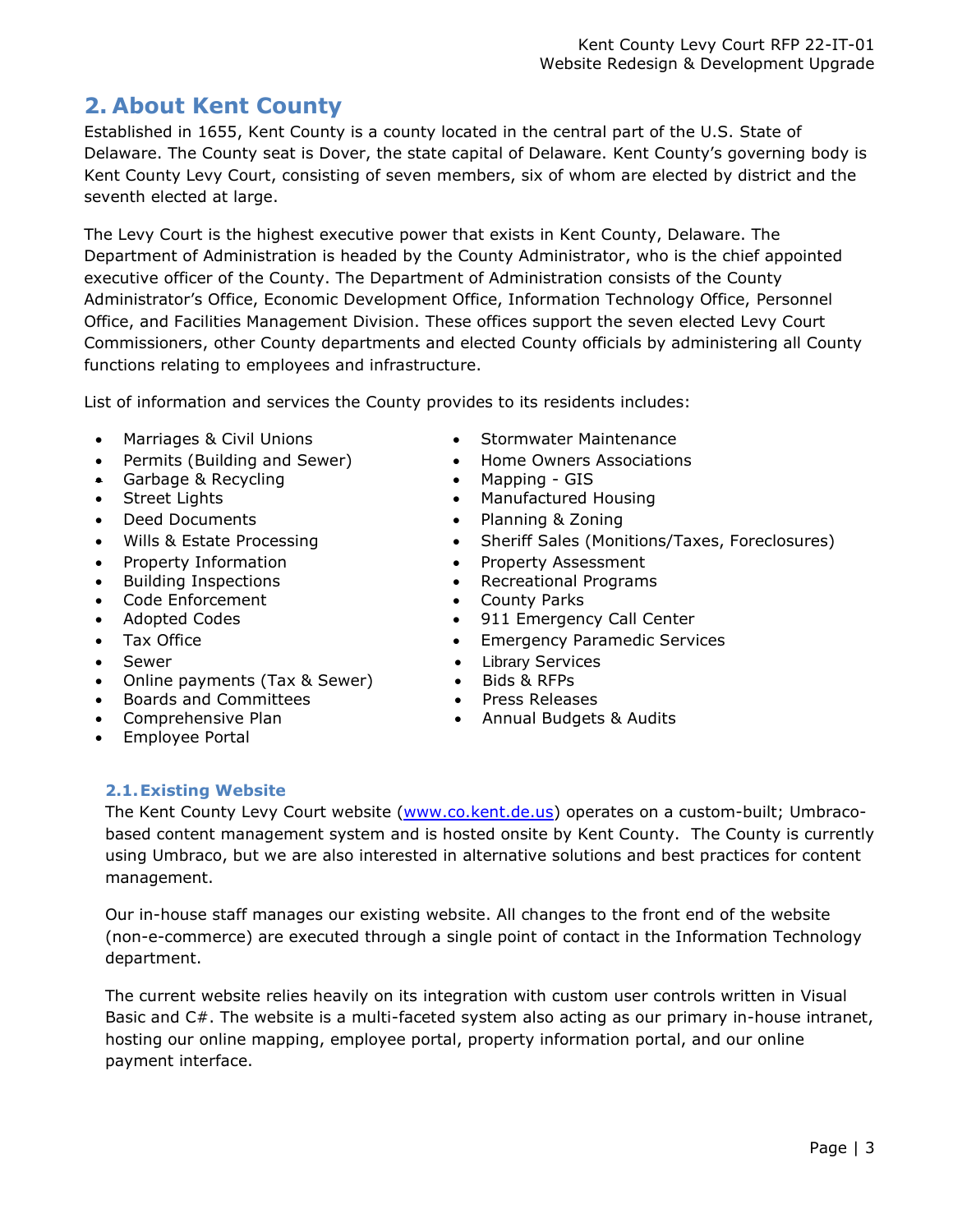## <span id="page-7-0"></span>**2.1.1 Screen Shot of Existing Website**

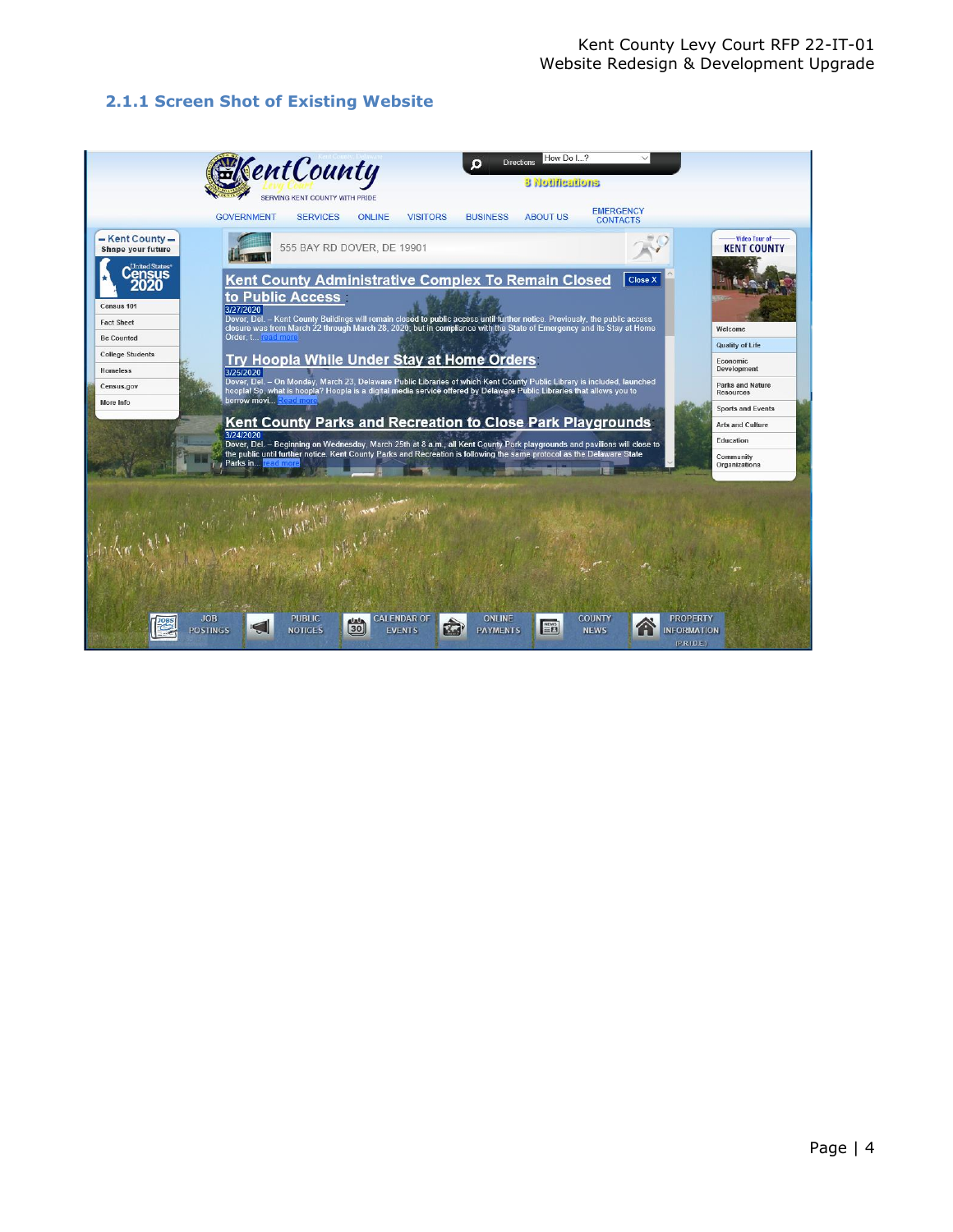## <span id="page-8-0"></span>**2.2. Existing Website Diagram**

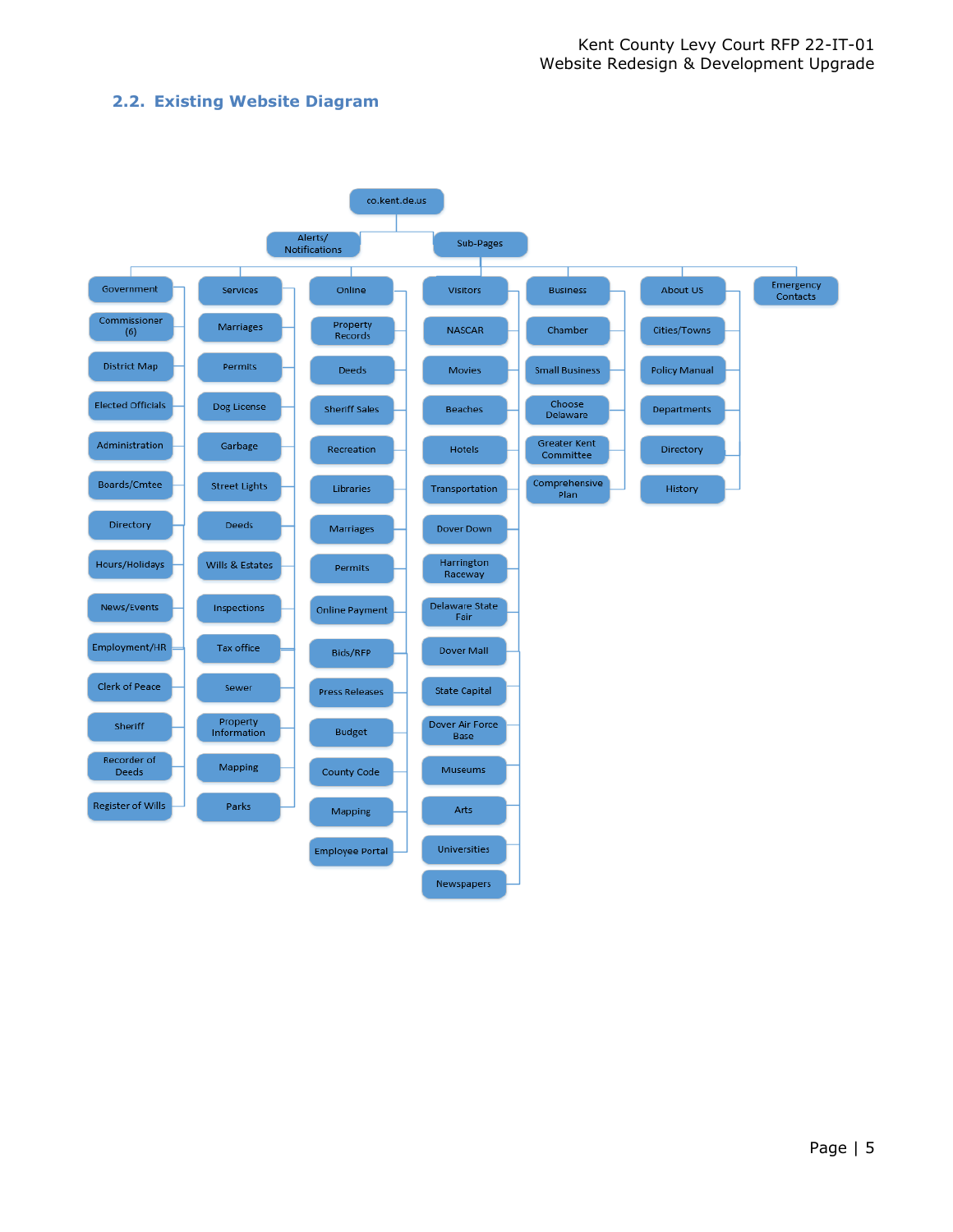## <span id="page-9-0"></span>**3. Proposed Site**

Kent County Levy Court seeks proposals for a comprehensive replacement of our current website, **[\(https://www.co.kent.de.us\)](https://www.co.kent.de.us/)** to include design, development, programming and deployment; as well as integration with current information systems and software as needed.

This redesign aims to be an informative and state-of-the-art website that functions across desktop and mobile platforms as well as engages users through multimedia content created and curated by departmental staff of Kent County.

Vendor must be able to provide a complete website solution as well as offer cloud based hosting options as described in the following sections.

Deployment and staff instruction to adequately train key personnel must be incorporated within the proposal. Warranty information shall be included in proposal.

#### <span id="page-9-1"></span>**3.1. Redesign Goals**

Our priority objectives for a redesign of the website include:

- 1. Creation of a high-quality online experience using dynamic design and organization that will allow users to easily navigate and find information.
- 2. Convey a sense of place and organizational culture consistent with the County's brand.
- 3. Demonstrate the County's commitment to transparency and high-quality customer service by increasing measurable public self-service options.
- 4. Act as a marketing tool for the County, providing users with news about County projects, opportunities, and events.
- 5. Delivering e-government services to provide 24-hour access to County information, fillable forms, and addressing inquiries so as to minimize phone calls, in-person visits and outgoing mail that would otherwise occur.
- 6. To the extent possible, consolidate and migrate existing content to the new website.
- 7. Incorporate various specific needs of each department and the community as a whole into the overall design.
- 8. Be intuitive, user friendly and require only novice level training to update and maintain.

Vendors should evaluate the County's total web presence and be able to offer recommendations for improvement.

#### <span id="page-9-2"></span>**3.2. Scope of Work**

This project will seek to replace the County's current website and content management system (CMS). The Vendor will propose a redesign of the County's website, including a new look and feel, a new website structure and the options for **an intranet site**, a new CMS, or external content management system provided by the contractor. A final scope of work will be developed by agreement with the County and the Proposer.

The following acts only as a preliminary scope to generally communicate the County's expectations. Proposals for redesign of the website and CMS should include or account for, but not be limited to, the following: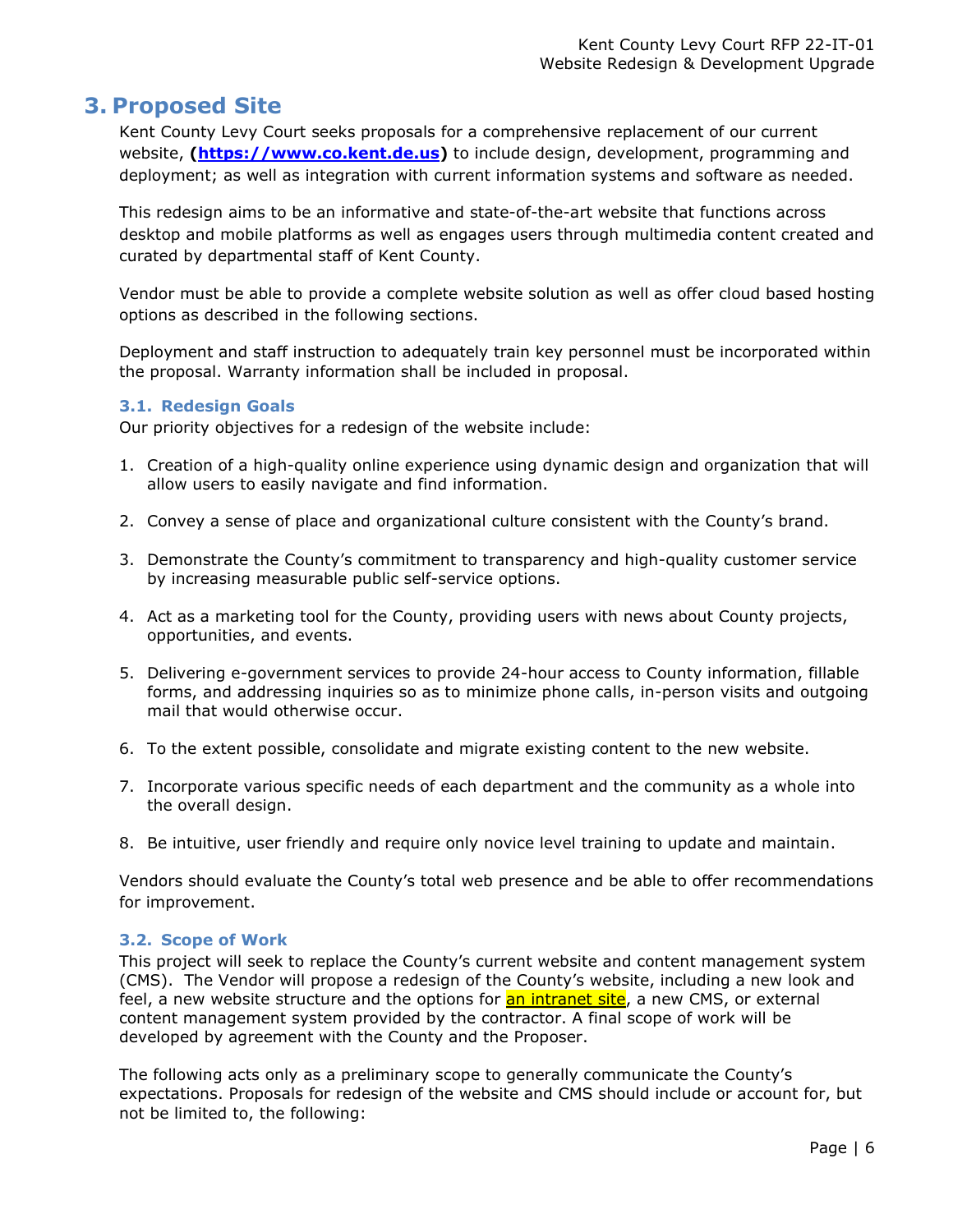- 1. Responsive design that will enable seamless browsing regardless of device being used so as to provide users with an optimal experience that is uniform across displays and devices.
- 2. The website should follow the World Wide Web Consortium's (W3C) Accessibility Initiative to conform with the Americans with Disability Act (ADA) to provide an online experience accessible to everyone, including people with disabilities. The site should accommodate visually impaired users, converting content suitable for screen-readers, using descriptive links, and making website actions easily accessible via a keyboard.
- 3. A photo slideshow header on the home and section/departmental pages, with ability to easily change out photos as needed.
- 4. Clear presentation of Kent County programming information from various departments to all audiences in a structured topology. e.g. (Recreation Center Scheduling, Library Events Listing, blogs, County Meeting Schedules, agendas, etc.)
- 5. Simplify navigation to constituent services for users visiting the website (Online Payment, Services Available, How do I, etc.) and enable visitors to search for content via a site search engine.
- 6. A website look and feel that aligns with the adopted brand standards of Kent County Levy Court.
- 7. The site should display social networking profile links and content feeds from the County's primary social networks and provide integration of multimedia content into programming pages to enhance the overall user experience.
- 8. Easy to use, permissions assignable, content management user interface for updates that by all staff regardless of website design skill or technical savvy.
- 9. Provide website analytics tools to quantify traffic and usage.
- 10. Emergency Notification features– display emergency messages as a scroll, crawl or static pop-up across the website. When activated, the emergency notice should appear on each screen viewed by visitors.
- 11.Video & Audio the website should be designed to accommodate embedded and streaming video and audio.
- 12. Notifications the website must provide a user-friendly way for residents to sign-up and receive email and text notifications.
- 13.Clear methodology for adding/programming future functionalities.
- 14. Multiple redundant backups for transparent downtime recovery.
- 15. Fully functional (both viewing and editing) with the major supported browsers and operating systems *(Apple OS, Windows, Android, Chrome, Edge, etc.)* and mobile devices.

Proposals shall provide separate pricing for; cloud based and/or on-premise hosting; maintenance and support as a term-contract option, and a labor option.

Service after the sale is very important, the Vendor must be able to provide service within 24-48 hours for service calls with resolution within four business days.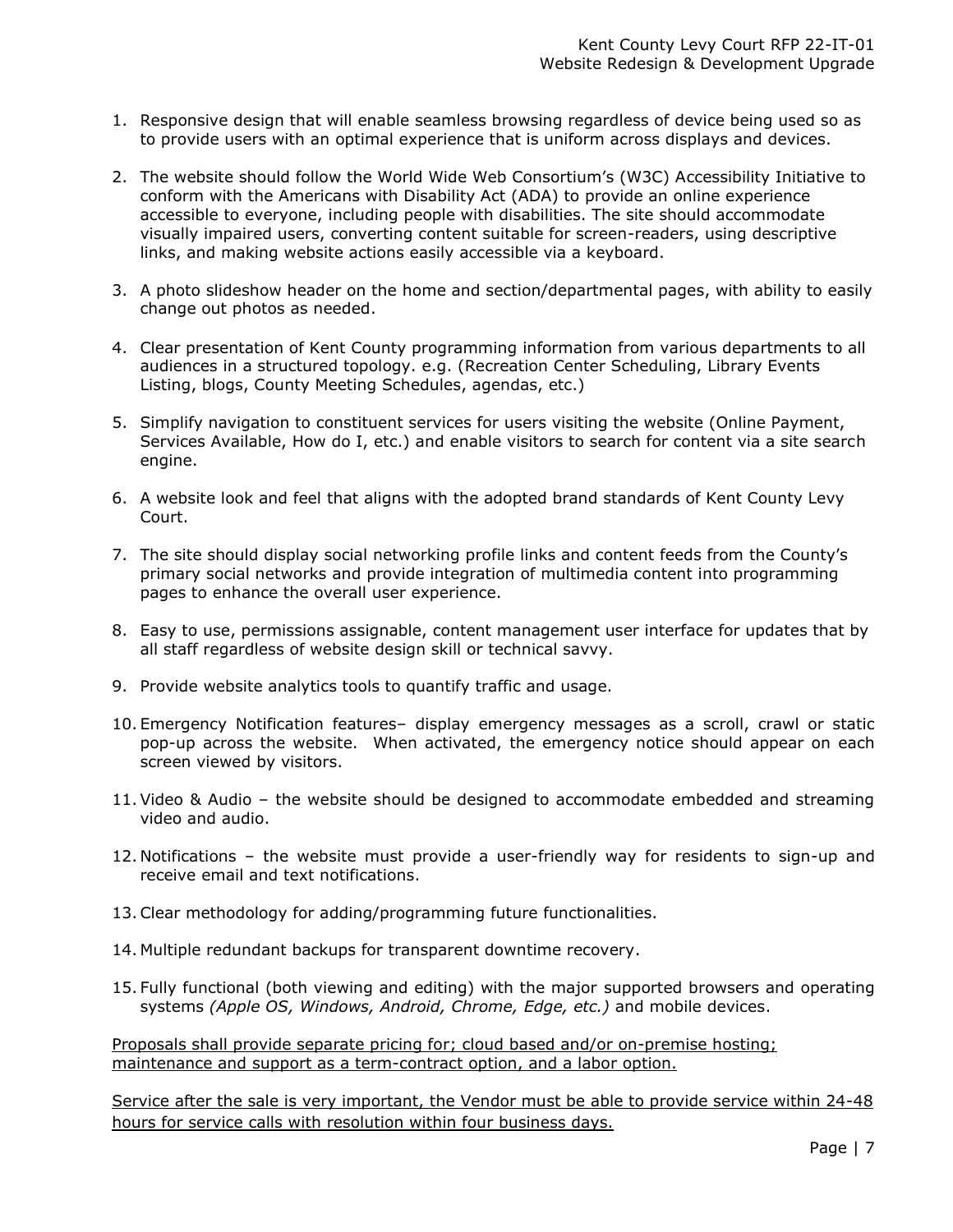### <span id="page-11-0"></span>**3.3 Priority Development Objectives**

The County would like a customer-focused website using intuitive navigation controls that will allow for easy access to information by site visitors. The County would like to redesign the current website utilizing the latest technology.

**Governmental Look and Feel:** Government sites are informative in nature and the design should cleanly portray that purpose on this website without appearing cluttered or visually busy. The site should also portray a unique web presence that is attractive as well as functional to fulfill the model of online government services. The vendor will be expected to work with County staff to develop the "look and feel" of the site and to convey the County's unique brand. This shall include a cohesive graphic design incorporating the County's brand, colors, logo, tag line, etc.

**Site Navigation and Organization:** The site navigation should use modern tools/techniques to help guide visitors to their desired information. The site should incorporate, but not be limited to these strategies:

- User-centric design and organization
- Robust, Google-like, intuitive search functionality and menu system as the primary navigation tools
- Each department will have its own main page to guide visitors to department specific news and services

**Content Management System (CMS):** The vendor shall provide a comprehensive, widely used, CMS solution as an option of the proposal. The CMS software proposed should not be a beta release candidate, early adopter technology, or easily susceptible to hacking. The CMS shall be accessible via the internet. The vendor will provide a search engine solution to support indexing of all contents within the CMS.

**Browser and Device Compatibility:** The new website design for this project should be easily viewable from a desktop, tablet or mobile device of any manufacturer. The user experience should be similar across all devices, allowing for differences in device layouts or requirements. It should be fully functional, for both viewing and editing, with the major browsers and operating systems on PC and Mac *(Microsoft Windows, Apple OS, Android, etc.)*. It should ensure implementation is functional with the current versions and one version back of major browsers and operating systems.

- The site will be required to support browser versions that are more than 3 years old where the older version still accounts for 10% of site Web traffic
- The site will not be required to support any browser no longer available for download from the manufacturer's website or whose manufacturer has ceased development
- The site will not support browsers for operating systems not currently supported by the OS' manufacturing company, or whose manufacturer has ceased development
- Functional viewing and editing with all major mobile devices. The website will be easy to use by viewers and content managers with all major mobile devices, including but not limited to:
	- o Tablets iPad, Samsung Tablet, MS Surface
	- $\circ$  Smart Phones iPhone, Blackberry, Android and Windows Mobile phones
- The development of mobile applications is excluded from this project scope but site compatibility with mobile devices is within the scope. While outside of this project's scope, mobile application development is a desired feature and capability for future consideration.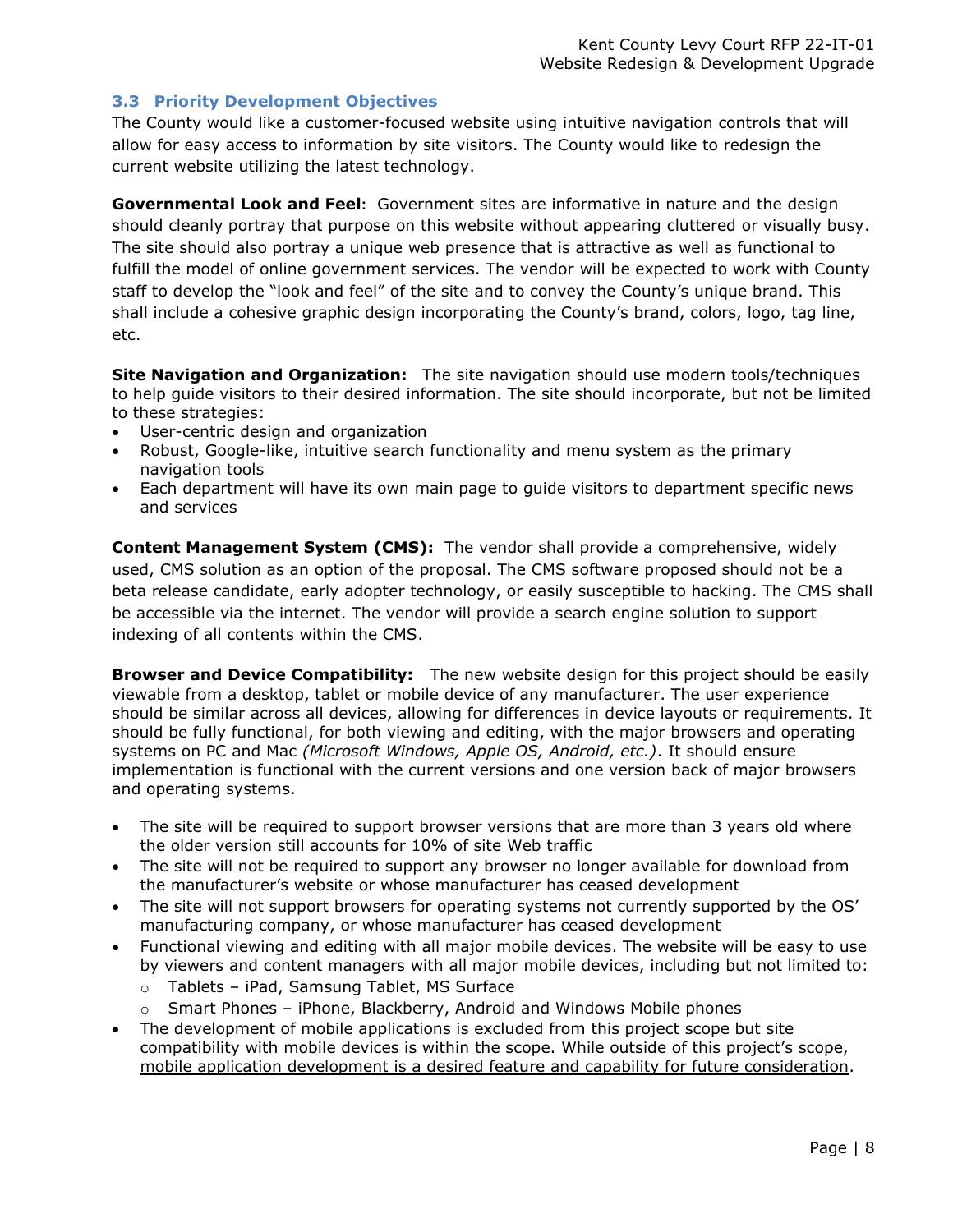**Site Calendar:** The County is requiring a flexible calendar program. Desired features include the ability to view the calendar in either day, month or year format. In addition, the ability to add to hyperlinked events on specific days that lead to a web page or a document (such as a PDF) is required. It is preferable that the calendar maintains the look and feel of the new website but retain the standard calendar appearance.

**Third-Party Payment Integration**: The new website must interface with our third-party payment processors for online payment software in a seamless fashion. With the website's primary objective being to allow for a more manageable payment experience for our users, the new website's online payment or e-commerce features must be given top priority in its integration.

**Third-Party Sites and Services Integration:** Third party links, clients, features and data display should have the same look and feel as the website design. Links to the third-party websites should be integrated into the site's navigation, such as the County's YouTube Channel.

**Online News and Events Room**: Ability to post news to a page or pages on the site. News should have the ability to be automatically posted and removed at scheduled dates and times. Posts should be archived in an easily retrievable manner after publishing and scheduled to be republished at a future date and time. News headlines should have the option to be displayed on the homepage in an order defined by staff.

**Integrated Social Media & RSS Feeds:** Integration with social networking applications, including, but not limited to, Facebook and Twitter, so users can share County information with their social media contacts. The ability to integrate with future social media tools should also be provided.

- RSS Feed Reader: Ability for staff to set up feed readers for important County information
- RSS Feeds: Ability for users to sign up to receive RSS feeds

**Subscriptions:** Ability for visitors to sign up to a mailing list for various communications such as e-notifications, text messages and subscription-based newsletters. This needs to be CAN-SPAM compliant. The website must provide or easily integrate email marketing capabilities that are seamless with the website and/or have the ability to integrate with current email marketing software. The subscription feature must provide a template that is consistent with the website design.

**Website Analytics:** Analytics tracking and reporting must be integrated on the site to allow for visitor information tracking, page visit tracking, etc.

**Search Engine Accessibility:** Search engine optimization (SEO) and site search functionality. The site should provide for search engine optimization to allow for the highest possible ranking of the individual pages within the site from all major search providers, including but not limited to Bing, Google, MSN Search and Yahoo.

- The site should be accessible by search crawlers for the purpose of indexing the site.
- The site should be structured in a manner that can be easily searched by search engines.
- The site should provide meta-title and meta-description tags that can be maintained by County staff.
- The site should provide robust and prominent smart search functionality allowing users to type in a word or phrase to find information on the site.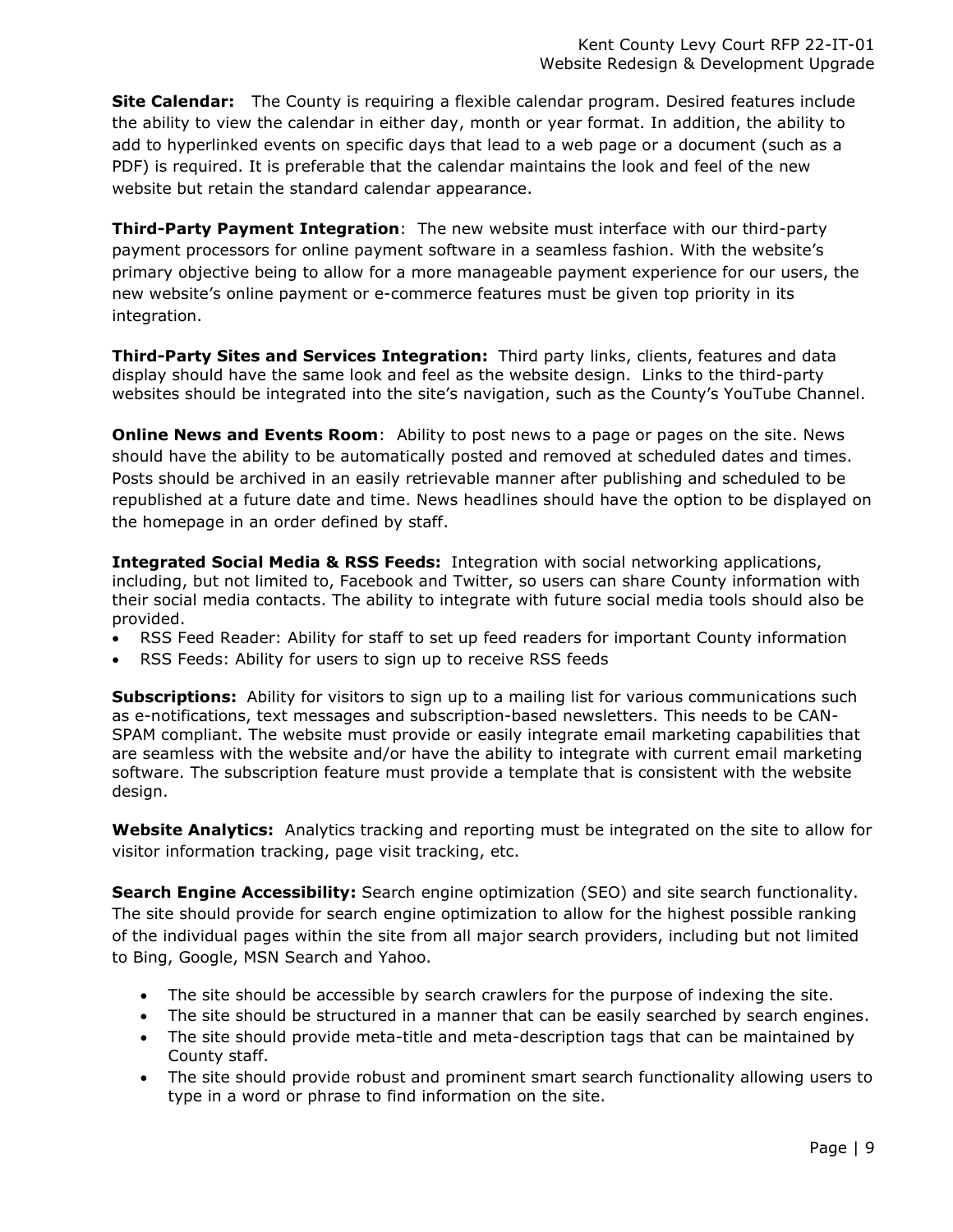- The search feature should provide results for a single word, combination of words, or the exact phrase searching using quotation marks.
- The search feature should auto populate and/or provide results that best match misspelled words or phrases.
- The search feature should enable search of both HTML pages and documents, such as PDF files.
- Results will be returned in order of relevance based on the frequency of the search words in the page content or metadata, and results can be browsed by category.
- Users should be able to browse search results within different content types, such as documents, event calendar and news.

**ADA Compliance:** Comply with Americans with Disabilities Act Section 508 and World Wide Web Consortium standards.

- Site should be accessible to those with disabilities. The final design must comply with all requirements of Web Content Accessibility Guidelines, WCAG 2.0 (Minimum Level AA).
- Site should have the ability to scale fonts on each page.
- Cascading style sheets will be utilized to ensure consistency and separation of content and design as needed.
- The site will support W3C standards as much as technology will allow, so long as it does not reduce the active functionality of the site to our supported users.
- Ensure the site is HTML5, and CSS3 compliant.

**Data Migration:** Data and file migration from existing site and integration into new site: Understanding that this RFP provides the County with the opportunity to restructure and update its content, the County has a significant investment in the existing content and files. Proposals should include the necessary process for migrating the data and files from the existing site into any new or upgraded CMS. This includes indexing and integrating existing content into the new design and navigation structure.

**Knowledge Transfer and Skills Training:** The newly designed website will bring new technologies to the County and new ways to use existing technologies. The County expects the vendor to work closely with the County's Information Technology Office and other key staff members to answer questions and give demonstrations on the new site features. Describe how your company will provide initial training for the County's appointed content users, should the County select an internal CMS. In addition, describe how you will provide on-going support by job title, including project management, development, help desk support and training as separate items. Preference will be given to vendors who provide support as an unlimited part of ongoing services, within reason, rather than a pay-per-use system that discourages customer questions and interaction.

**Long-Term Management:** Include a strategy for the long-term management of the website's architecture and Content Management System including:

- Review site usage statistics and provide the County with suggestions for improvements on a bi-annual basis
- Maintenance of website architecture
- Technical support of CMS
- Assistance with implementation of third party software on the website

**Hosting:** There should be redundant server back-up to ensure 100% up time. Downtimes must be transparent to the user with processes and procedures to preclude data loss and file corruption.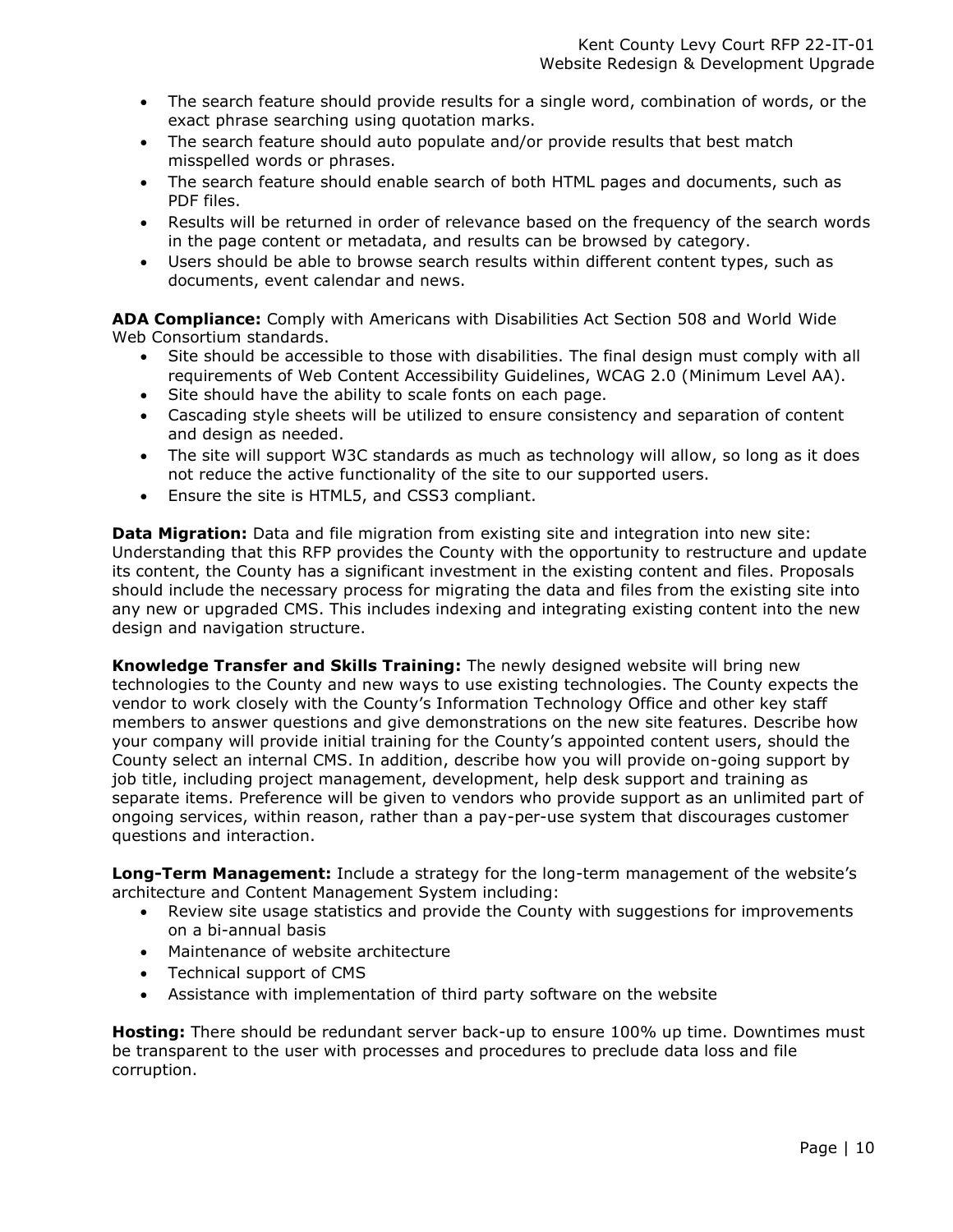## <span id="page-14-1"></span><span id="page-14-0"></span>**4. Rules Governing Competition**

## **4.1. Questions Regarding the RFP**

Vendors requiring clarification of the intent or content of this RFP or on procedural matters regarding the proposal process may request clarification by submitting questions in writing via email to the issuing office as identified in **Section 1.4** of this RFP. Questions can be submitted up until the Deadline to Submit Questions via Email as identified in Section 1.5 Schedule of Events. Questions and answers will be posted on the County's website: **[https://co.kent.de.us/levy](https://co.kent.de.us/levy-court/public-notices.aspx)[court/public-notices.aspx](https://co.kent.de.us/levy-court/public-notices.aspx)**, - Under Public Notices, select Requests for Proposals/Quotes the RFP's & RFQ'S section.

#### <span id="page-14-2"></span>**4.2. Mandatory Vendor Pre-Proposal Meeting**

A vendor's pre-proposal meeting is **mandatory** and will be held as specified in Section 1.5 Schedule of Events. Vendor attendance is **mandatory** for all proposal submissions. Submissions will not be accepted from non-attendees. The meeting will be held virtually and inperson at:

Kent County Administrative Complex Conference Room 221 555 Bay Rd Dover, DE 19901

\*Virtual attendance credentials will be provided to all vendors for who submit an *Notice of*  **Intent to Submit Proposal Form** was received as identified in Section 1.5 Schedule of Events. *(Virtual attendees will be required to clearly state the vendor they are representing when joining the meeting.)*

#### <span id="page-14-3"></span>**4.3. Addenda to the RFP**

The County may modify this RFP by issuance of one or more addenda to all parties known to have been furnished the RFP no later than two weeks prior to submission deadline. Addenda will be published on [www.co.kent.de.us](http://www.co.kent.de.us/) and an email will be sent to all vendors who timely submitted their Notice of Intent to Submit Proposal Form in accordance with the requirements of this RFP.

#### <span id="page-14-4"></span>**4.4. Submission of Proposals**

Proposals should be prepared and written in such a way as to provide a straightforward, concise delineation of capabilities to satisfy the requirements of this RFP. Expensive binding, colored displays, promotional materials, etc., are not necessary and should not be a part of your formal response. Marketing materials can, however, be sent separately along with proposals. Emphasis should be concentrated on conformance to the RFP instructions, responsiveness to the RFP requirements, and on completeness and clarity of the content. Detailed instructions for the format and content of submitted proposals are outlined in Section 7, Proposal Response Format.

#### <span id="page-14-5"></span>**4.4.1. Alternate Proposals**

Vendors may submit alternate proposals in addition to their main proposal. Alternate proposals must be clearly marked "ALTERNATE" and must be prefaced with a brief explanation of the vendor's purpose for submitting an alternate proposal. The alternate proposal may be in abbreviated form following the same format but providing only those sections that differ from the original proposals. The same number of copies must be furnished for alternate proposal as it was for the original proposal as specified in the RFP.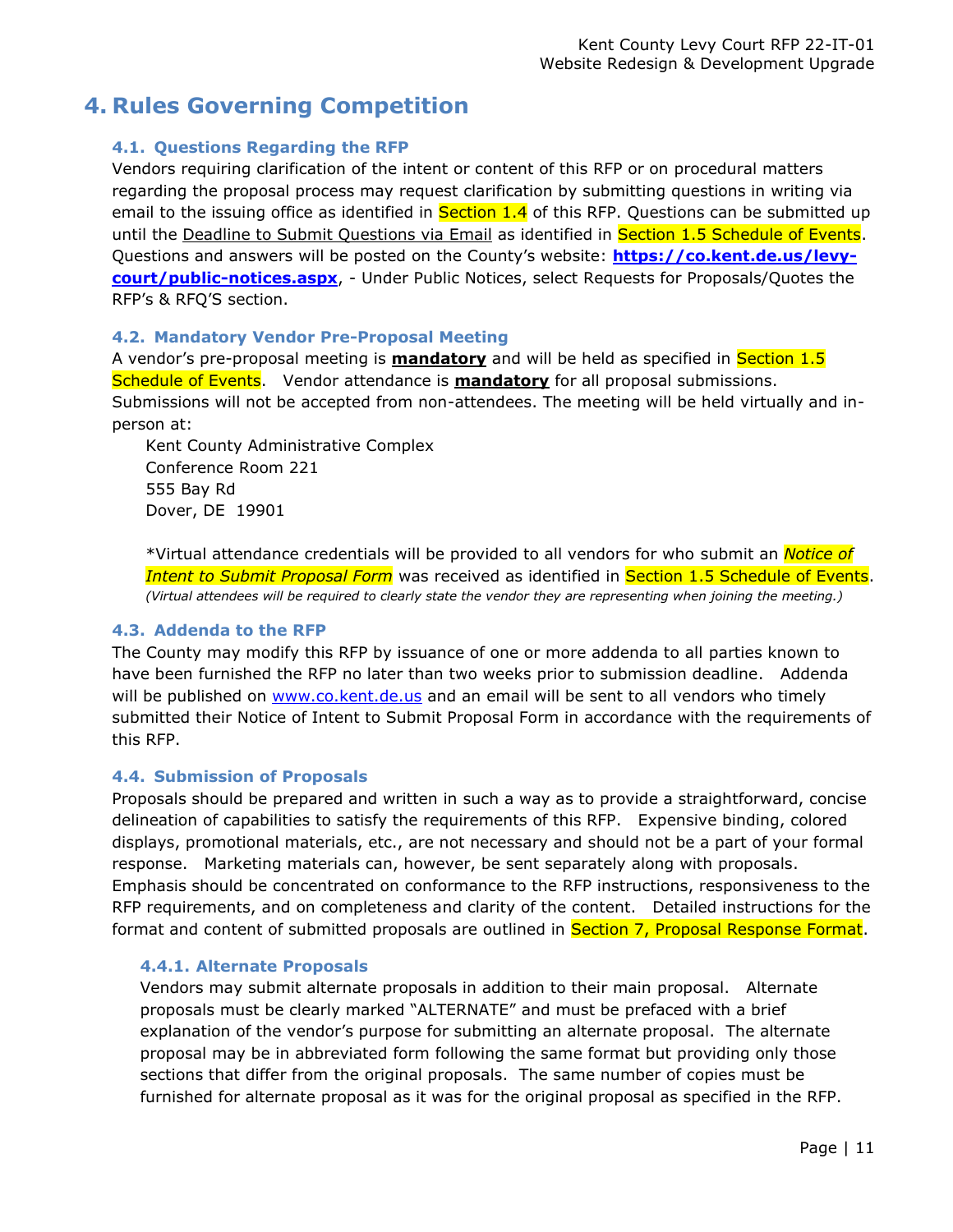The inclusion of different price/cost options for a given configuration does not constitute an alternate proposal.

#### <span id="page-15-0"></span>**4.4.2. Incurred Expenses**

Costs incurred by the vendor for developing proposals and/or travel to any proposal meetings are entirely the responsibility of the vendor and shall not be chargeable for reimbursement by the County.

#### <span id="page-15-1"></span>**4.4.3. Completion of the Proposal**

Vendor proposals shall be completed in all respects as required in the Proposal Response Format, Section 7, of this RFP. The proposal shall contain all required cost information.

#### <span id="page-15-2"></span>**4.4.4. Vendor Representative's Signature**

The proposal shall be signed and dated by an individual who is authorized to bind the vending firm contractually. The signature must indicate the title or position the individual holds in the firm. Vendors who sign their contracts with the name of the firm must provide the name of the corporate officer for signature validation by the County.

#### <span id="page-15-3"></span>**4.4.5. Delivery to the County**

Vendor must submit one (1) original, three (3) copies, and one (1) electronic copy on Flash Drive / CD-ROM in PDF format. The original must contain an original signature and must be clearly marked, "Master Copy." The other three (3) paper copies shall each be marked "Copy." Mail or deliver written proposals to the address referenced in **Section 1.4.** 

Proposals must be sealed and clearly marked with the vendor's company name, address and the following: **Proposal #22-IT-01 Website Redesign & Development Upgrade.**

Proposal will be date and time stamped as it is received by the County. Proposals must be received no later than **June 03, 2022** at **3pm EST** (6/03/2022).

Vendors are responsible for ensuring their proposals are received on time. No e-mail, telegraphic, telephone, or facsimile proposals will be accepted.

#### <span id="page-15-4"></span>**4.4.6. Withdrawal, Resubmission or Modification of Proposal**

A proposal may be withdrawn by a vendor's authorized representative any time prior to the proposal submission deadline, as specified in Section 1.5 Schedule of Events. Requests for withdrawal must be in writing, signed by the vendor's authorized representative, and submitted to the address in **Section 1.4** of this RFP. The vendor may thereafter submit a new or modified proposal prior to the deadline for submission date and time specified in Section 1.5 Schedule of Events. Modification offers after the due date in any other manner, oral or written, will not be considered. No proposal may be withdrawn after the deadline for submission date and time.

#### <span id="page-15-5"></span>**4.5. Acceptance and Rejection of Proposals**

Kent County Levy Court reserves the right to: reject any or all proposals or any part thereof; and/or waive any irregularities; and/or accept the proposal that is in the best interests of the County. The County may reject any or all proposals or parts of proposals, when in the County's reasoned judgment the public interest will be served thereby.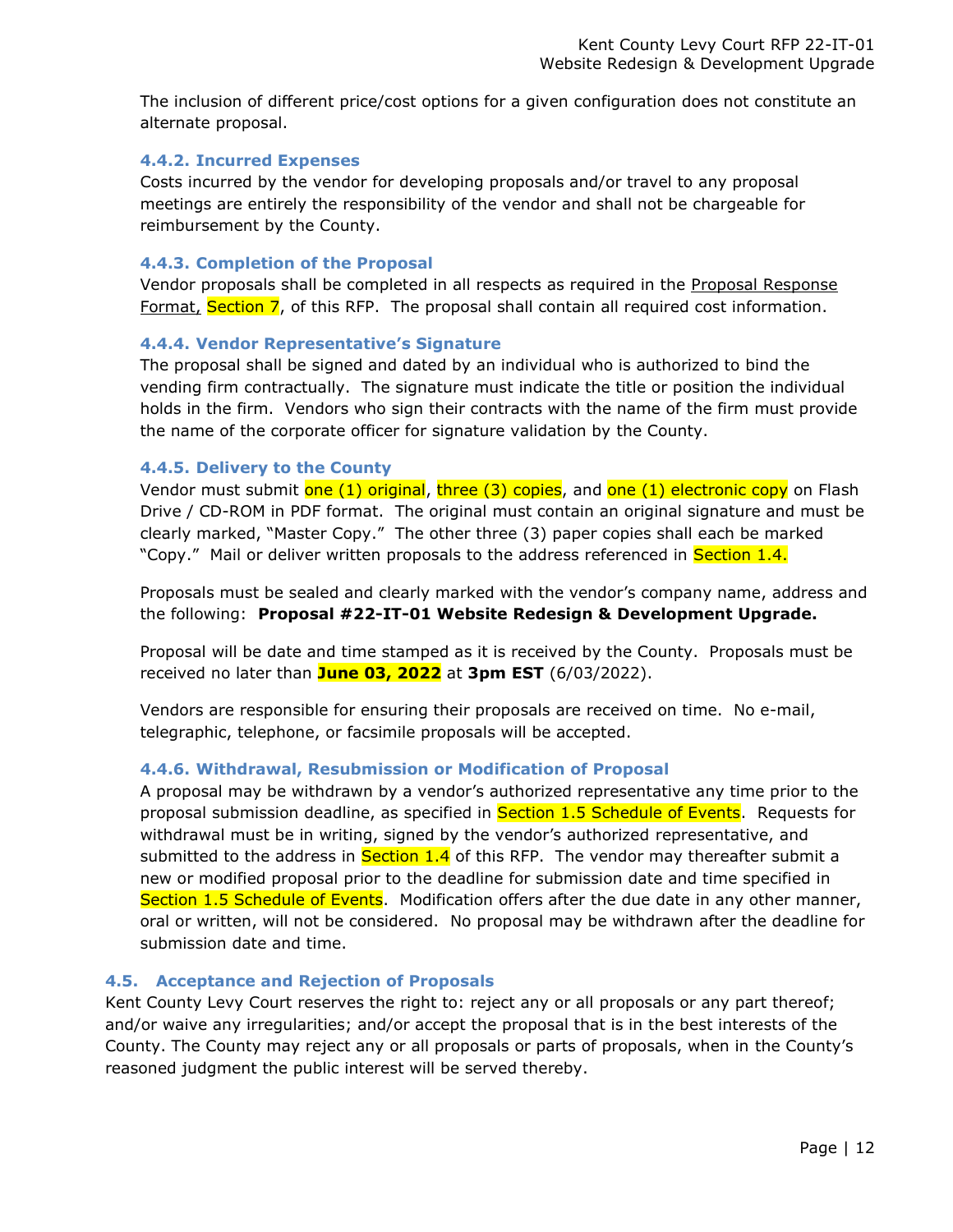#### <span id="page-16-0"></span>**4.5.1. Default**

No proposal or bid shall be accepted from any party who is in default on the payment of taxes, fees or other monies due to Kent County Levy Court.

#### <span id="page-16-1"></span>**4.6. Proposal Evaluation and Selection**

Proposals will be evaluated in accordance with the process described in Section 6 Evaluation and Award of Contract of this RFP. The successful vendor may or may not be the lowest cost proposal submitted. The proposal awarded the contract will be posted on the County's website after selection has been made.

#### <span id="page-16-2"></span>**4.7. Ownership of RFP Materials**

All materials submitted in response to this RFP will become the property of Kent County Levy Court. The Master Copy shall be retained for official files and will become a public record after award of the contract.

## <span id="page-16-4"></span><span id="page-16-3"></span>**5. Terms and Conditions**

#### **5.1. Contract Type**

The evaluation of proposals submitted in response to this RFP may result in the issuance of a contract, or contracts, for goods and services.

### <span id="page-16-5"></span>**5.2. Governing Laws and Venue**

The laws of the State of Delaware will govern any contract entered into between the County and the selected vendor. Venue for any action under such contract shall be in Kent County, Delaware.

### <span id="page-16-6"></span>**5.3. Acceptance of RFP Content**

The contents of this RFP, and of the successful vendor's proposal, will become contractual obligations if a contract ensues. Failure to accept these obligations may result in cancellation of the award.

#### <span id="page-16-7"></span>**5.4. Insurance**

The selected vendor shall obtain and maintain continuously, at its own expense, general liability insurance with limits of liability not less than \$1,000,000 for each occurrence. Insurance company of Vendor shall issue a certificate to the County as proof of insurance, and name Kent County Levy Court as an additional insured.

#### <span id="page-16-8"></span>**5.5. Performance Guarantee**

At the option of the County, any Contractors awarded contracts may be required to furnish a 100% Performance Bond to Kent County Levy Court with surety in the amount of 100% of the specific award. Said bonds shall be conditioned upon the faithful performance of the contract. This guarantee shall be submitted in the form of good and sufficient bond drawn upon an Insurance or Bonding Company authorized to do business in the State of Delaware. If the County's bond form is not utilized, the substituted bond form must reflect the minimum conditions specified in (Appendix 8.3).

Vendor is required to state the cost of the 100% performance bond to be included in the cost proposal summary.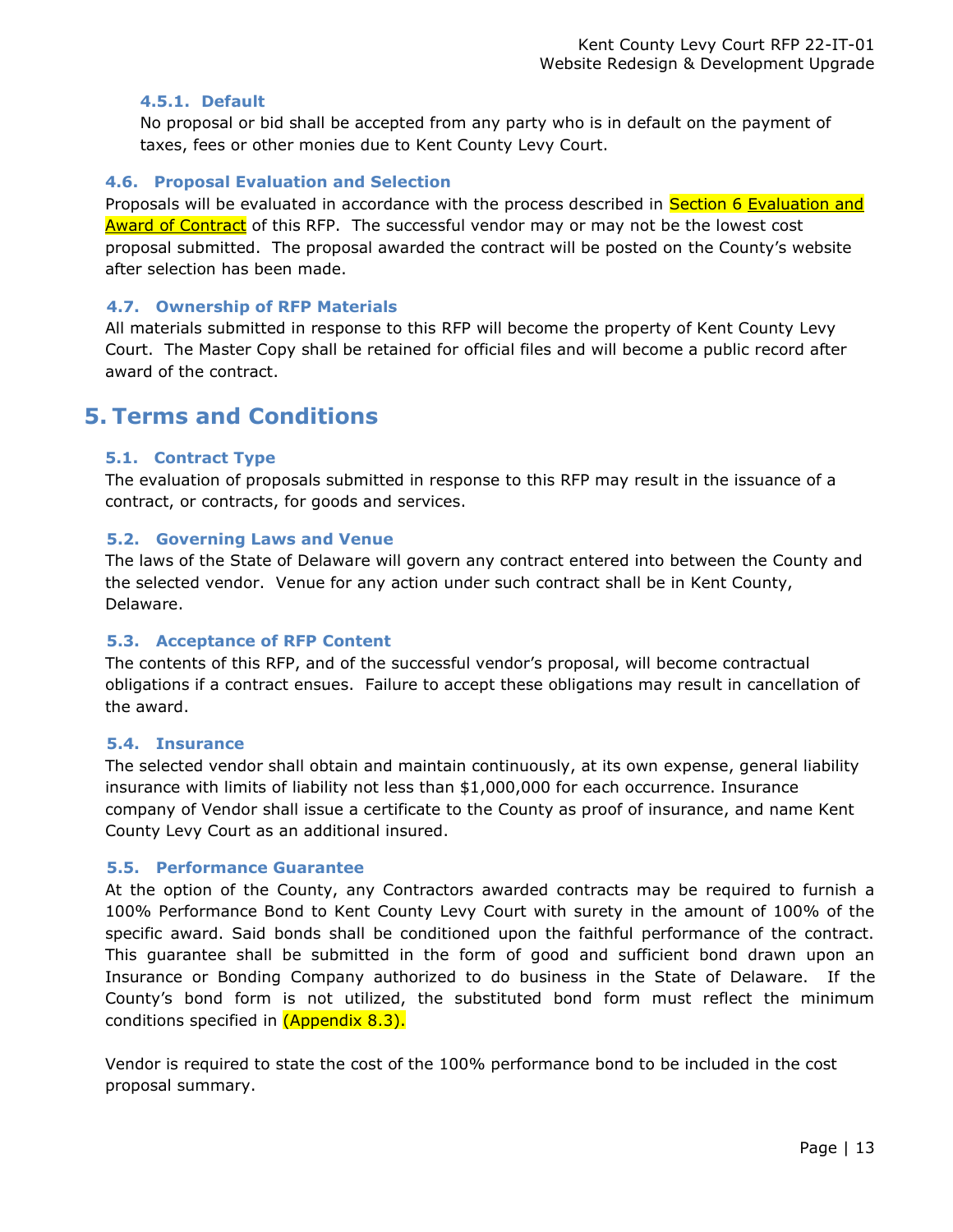#### <span id="page-17-0"></span>**5.6. Price Availability**

Vendor must guarantee that all **prices and conditions presented in their proposals are valid for a minimum of 180 days.**

### <span id="page-17-1"></span>**5.7. Confidentiality**

Any vendor engaging in any service for the County requiring them to come into contact with confidential information, as defined under Delaware law, will be required to hold confidential such confidential data made available to them. A confidentiality agreement will be incorporated into any resultant contract. Vendor and/or maintenance personnel who require periodic access to secured areas in accordance with the contract resulting from this RFP will be required to comply with County security measures.

#### <span id="page-17-2"></span>**5.8. Payment Schedule**

Payment will be made as agreed upon in the contract with the vendor.

#### <span id="page-17-3"></span>**5.9. Use of Subcontractors**

Vendor must state whether they intend to use subcontractors to deliver the services requested in the RFP. If any part of the work is to be subcontracted, the vendor shall fully identify the subcontractor and describe the subcontracting organization with the same level of information as needed for the vendor. All subcontractors will be subject to approval by the County. The selected vendor shall also furnish the corporate or company name and the names of officers or principals of the company or companies proposed as subcontractors. Subcontractors may not be assigned after vendor selection without expressed written consent of the County. Preference may be given to those vendors who do not subcontract portions of the work. Vendors will be completely responsible for any work performed and costs incurred by the subcontractor.

## <span id="page-17-4"></span>**6. Evaluation and Award of Contract**

## <span id="page-17-5"></span>**6.1. Proposal Introduction**

All proposals received in response to this RFP will be evaluated by a proposal evaluation team. Each proposal will be evaluated and ranked to determine the vendor's responsiveness to the County's needs and the vendor's qualifications for providing the services requested in the RFP. During the evaluation, validation, and selection process, the County may require an interview with the vendor's representative for answering specific questions. The evaluators may obtain and consider additional information from any available source including but not limited to specified references, and present and former clients. **The contract will be awarded to the responsible, responsive firm whose proposal, conforming to this solicitation, will be most advantageous to Kent County Levy Court with all evaluation criteria considered as outlined in Section 6.3.**

## **Kent County Levy Court reserves the right to accept or reject any or all proposals, in part or whole, and to waive informalities and minor irregularities in proposals received.**

## <span id="page-17-6"></span>**6.2. Proposal Opening**

Proposals will be opened and the vendors' names announced in a public meeting to be held in Room 221 of the Kent County Administrative Complex in accordance to the **Schedule of Events,** Section 1.5. Proposals will not become public records until after the contract is awarded.

All communications concerning this RFP shall be directed to the County's designated contact person at the email addresses as set forth in Section 1.4.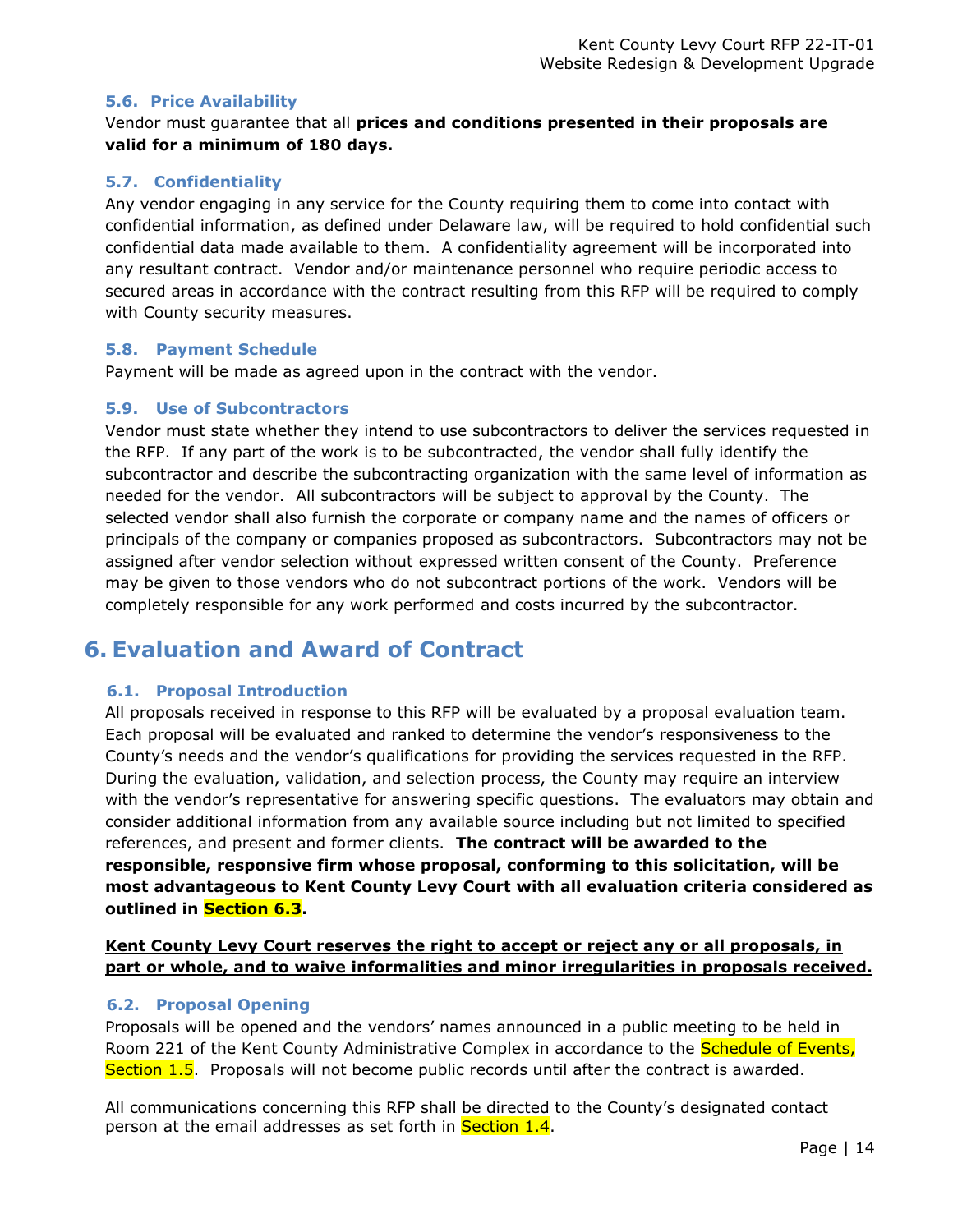### <span id="page-18-0"></span>**6.3. Evaluation Criteria**

Please read through all sections of the RFP carefully and provide the information requested. The criteria that will be used to evaluate your proposal are set forth below. Proposals will be evaluated based upon several factors, including but not limited to the following:

- 1. The firm's track record and capability to perform the required services, including knowledge of and experience in building governmental websites, expert understanding of Umbraco or equivalent CMS systems, and quality and timeliness of work.
- 2. Training, education, and relevant experience of the individuals to be assigned.
- 3. Financial capacity to execute the proposal.
- 4. The County may take into consideration any other information, including information not requested in this RFP.
- 5. Upon receipt by the County of the responses to the RFP, all such responses shall be deemed the property of the County, and as such, the information contained therein may be subject to public disclosure.

Kent County will assemble an RFP Review Team which shall review the vendor's proposals. This team shall rank and select the top three vendors, conduct candidate interviews and make a recommendation to the County Administrator for further review and consideration. Final selection and contract(s) award shall be at the direction of Kent County Levy Court.

| <b>Evaluation Criteria</b>                                                                                                                                                                                                                                   | Weight     |
|--------------------------------------------------------------------------------------------------------------------------------------------------------------------------------------------------------------------------------------------------------------|------------|
| <b>Vendor Qualification and Experience</b>                                                                                                                                                                                                                   | 30%        |
| Expertise, experience, and qualifications of the vendor in each discipline relevant to the<br>RFP. Including designing; developing; deploying; providing ongoing maintenance,<br>support, training; and hosting, of websites and content management systems. |            |
| Expertise and past experience of the vendor providing web services for state or local<br>government on projects of similar size, scope, and features as those required for the<br>scope of services on this RFP.                                             |            |
| Length of time in business generally; and company's financial stability.                                                                                                                                                                                     |            |
| <b>Design Proposal</b>                                                                                                                                                                                                                                       | 30%        |
| Degree that the Vendor demonstrates an understanding of the project objectives and<br>proposes a solution to accomplish those objectives and is able to meet these objectives.                                                                               |            |
| Reasonableness of proposed implementation timeline.                                                                                                                                                                                                          |            |
| Examples and references of similar projects designing, developing, deploying, and<br>supporting websites and content management systems.                                                                                                                     |            |
| <b>Pricing</b>                                                                                                                                                                                                                                               | 30%        |
| Reasonableness of implementation costs                                                                                                                                                                                                                       |            |
| Design & Development                                                                                                                                                                                                                                         |            |
| Hosting                                                                                                                                                                                                                                                      |            |
| Support & Maintenance<br>$\bullet$                                                                                                                                                                                                                           |            |
| Proposed payment structure                                                                                                                                                                                                                                   |            |
| <b>Serviceability</b>                                                                                                                                                                                                                                        | <b>10%</b> |
| Vendor's ability to work during the hours conducive to County resources.                                                                                                                                                                                     |            |
| Vendor's availability to provide 24 hour maintenance and support service.                                                                                                                                                                                    |            |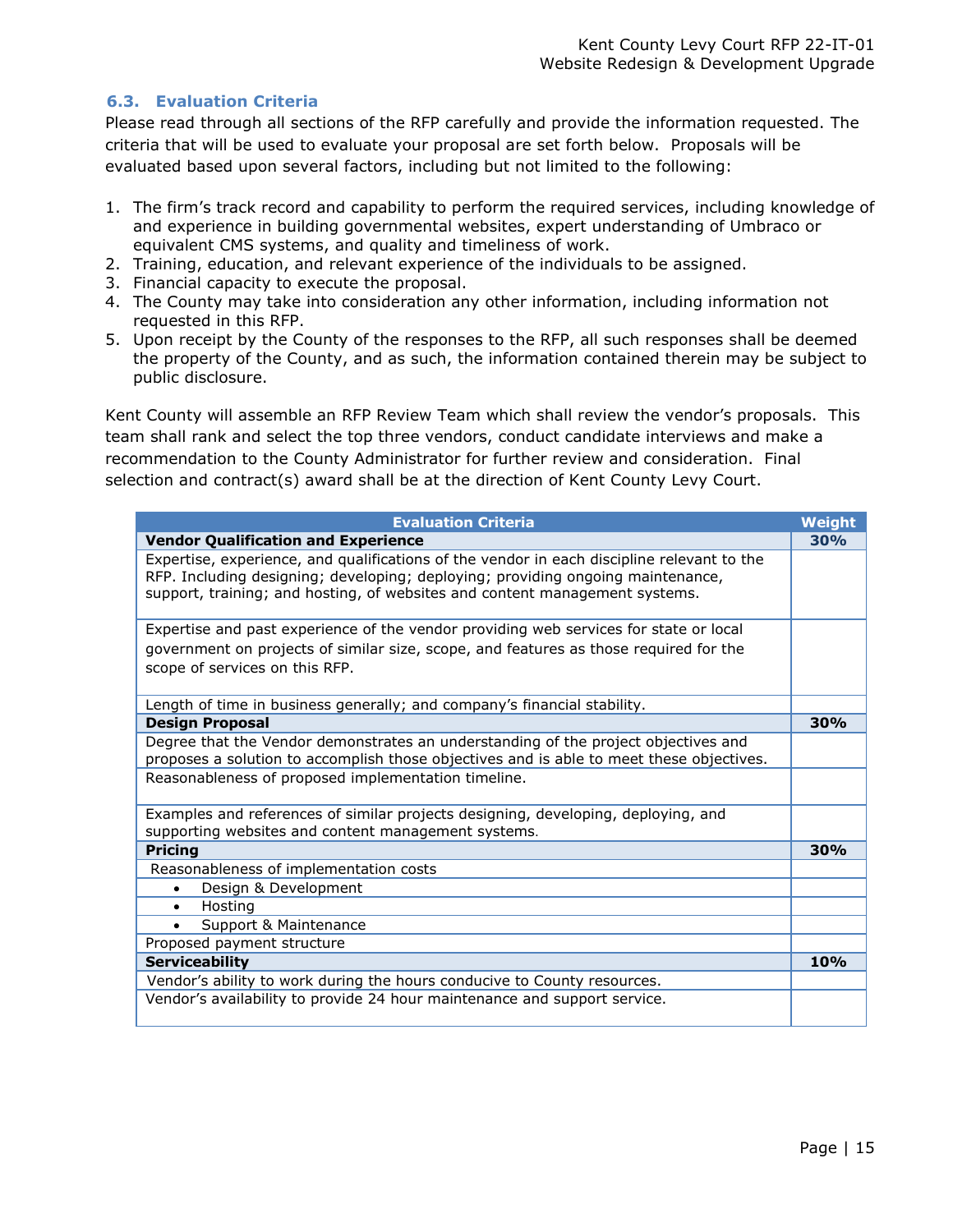#### <span id="page-19-0"></span>**6.4. Correction of Errors**

If errors are found in a proposal, The County may reject the proposal. The County, at its sole option, may correct typographic, arithmetic, or transposition errors on the basis that the lowest level of detail will prevail in any discrepancy. In case of conflict, unit price prevails.

#### <span id="page-19-1"></span>**6.5 Vendor Presentations**

The County may require a formal presentation or demonstration of the vendor's proposed solution during or following the initial RFP evaluation process.

## <span id="page-19-2"></span>**7. Proposal Response Format**

#### <span id="page-19-3"></span>**7.1. Introduction**

These instructions prescribe the mandatory proposal format and the approach for the development and presentation of proposal data. Proposal format instructions must be adhered to, all questions must be answered and all requested data must be supplied. All required information shall be included in the submission document as specified in **Submission of Proposals** in Section 4.4. The complete proposal must include the items indicated on the **Submission** Checklist in Appendix 8.2.

#### <span id="page-19-6"></span><span id="page-19-5"></span>**7.2. Proposal Content**

#### <span id="page-19-4"></span>**7.2.1. Cover Sheet**

#### **7.2.2. Letter of Transmittal**

A letter of transmittal must accompany the vendor's proposal. The letter must be on vendor letterhead and include:

- $^{\circ}$  name
- ° street address
- mailing address if different
- <sup>o</sup> email address
- <sup>o</sup> telephone number
- $\degree$  fax number
- $\degree$  web site address (if any) of the vendor submitting the proposal
- $\degree$  the title and number of the RFP as set forth on the title page of the RFP
- a brief description of the proposed solution

The letter must be signed by a duly authorized officer or agent of the vendor's company who has the power to bind the company to the requirements, terms, and conditions contained in this RFP. Proposals submitted without such signature may, at the County's discretion, be rejected without further consideration. Submission of the signed letter with the proposal constitutes the vendor's acceptance of all terms, conditions, and requirements of the RFP and further binds the vendor to all terms of the submitted proposal.

#### <span id="page-19-7"></span>**7.2.3. Table of Contents**

#### <span id="page-19-8"></span>**7.2.4. Executive Summary**

Provide the following information relative to your company. If a joint venture similar information must be provided for each member of the joint venture.

- Full legal name of your company, business address, including telephone number, fax number and web site if any.
- Year business established (include former firm names and year established if applicable).
- Type of ownership and parent company, if any.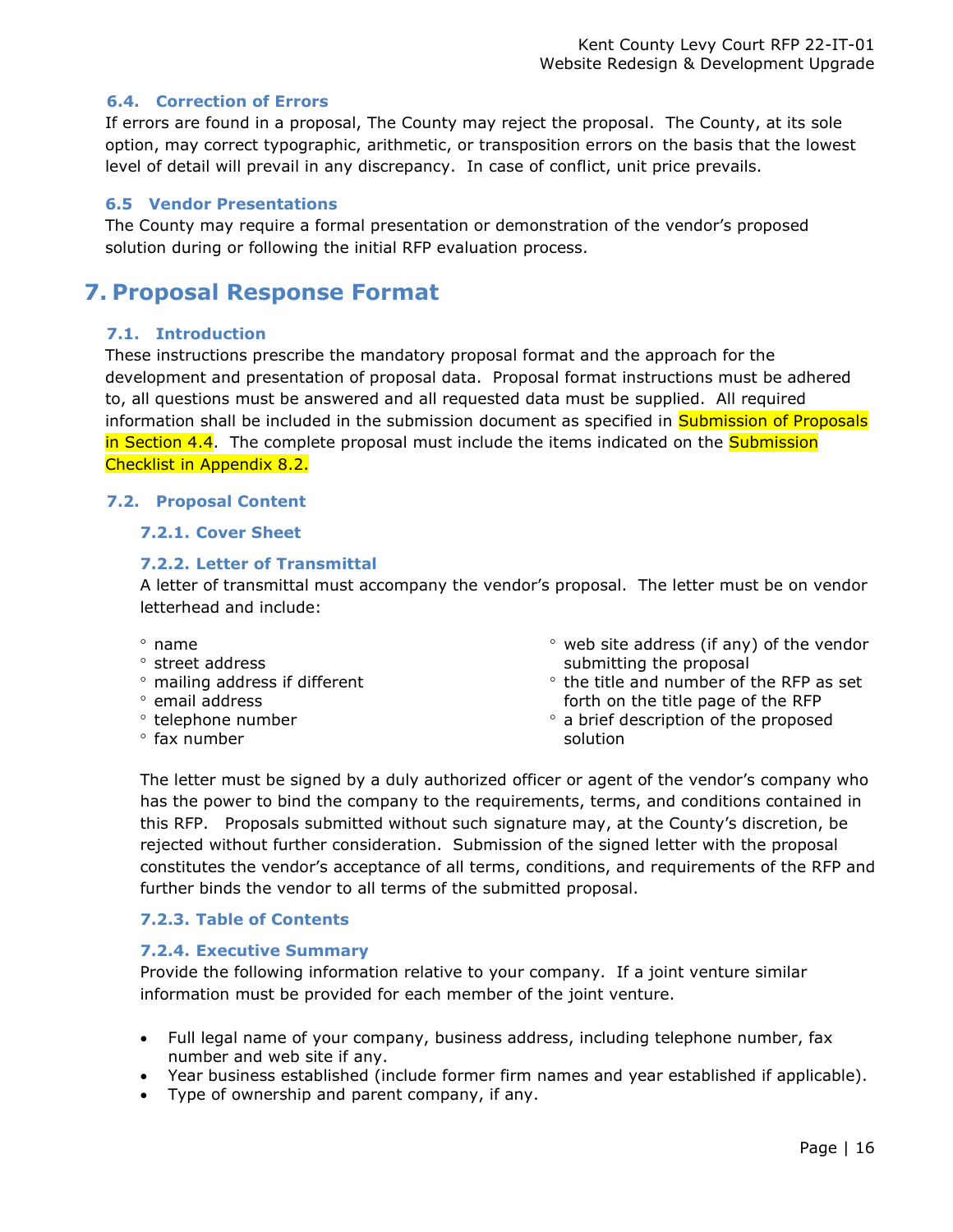- Project contact name, mailing address and telephone number if different than previously stated.
- Description of the major facts or features of the proposed solution, including any conclusions, assumptions, or recommendations the vendor desires to make.

*(The executive summary should be written specifically for review by individuals who may not possess a technical background.)*

#### <span id="page-20-0"></span>**7.2.5. Design Approach**

Provide a website design approach that includes:

- Aesthetically pleasing layout, type treatment, color coordination, use of graphic assets and best practices implementation.
- Development and programming solutions.
- Hosting and software solutions.
- Support strategy.

#### <span id="page-20-1"></span>**7.2.6. Project Schedule**

Provide an overall project plan for requested solution(s). The plan must include all tasks required by both the County and Vendor covering the period from notification of contract award through plan implementation. The plan must include beginning and completion dates associated with each task. The vendor must also identify all tasks that involve joint County and Vendor participation. The schedule of tasks will be mutually agreed upon after the vendor is selected.

### <span id="page-20-2"></span>**7.2.7. Vendor Qualifications and Experience**

Vendor should present their firms accomplishments, staffing expertise and relevant examples that demonstrate its ability to deliver the project requirements as described in the RFP.

- 1. Describe your firm; give reference to its capabilities in providing web services for state or local government on projects of similar size, scope and features as those required for this RFP.
- 2. Summarize your experience building a CMS (or government content management system) that manages a government organization's creation and storage of digital content.
- 3. Summarize your experience creating Umbraco or similar CMS-based websites.
- 4. Summarize your experience designing websites that comply with Title III of the Americans with Disabilities Act (ADA) related to Web Content Accessibility Guidelines (WCAG) 2.2.
- 5. Provide the names, qualifications and experience for the associated staff that will be assigned to the project indicating the role each would have. *(Proposed personnel will be scored according to Section 6.3.)*
- 6. Provide copies of audited financial statements for the past two years and an annual report. State whether you have included your financial statements and annual report in the appendix (as noted above) or under a separate cover.
- 7. Outline the relationship between your company and any  $3<sup>rd</sup>$  party vendors used in conjunction with your services.
- 8. Describe any existing or potential conflicts of interest your firm might have, or which reasonably might arise, due to your involvement in the project. Provide a statement that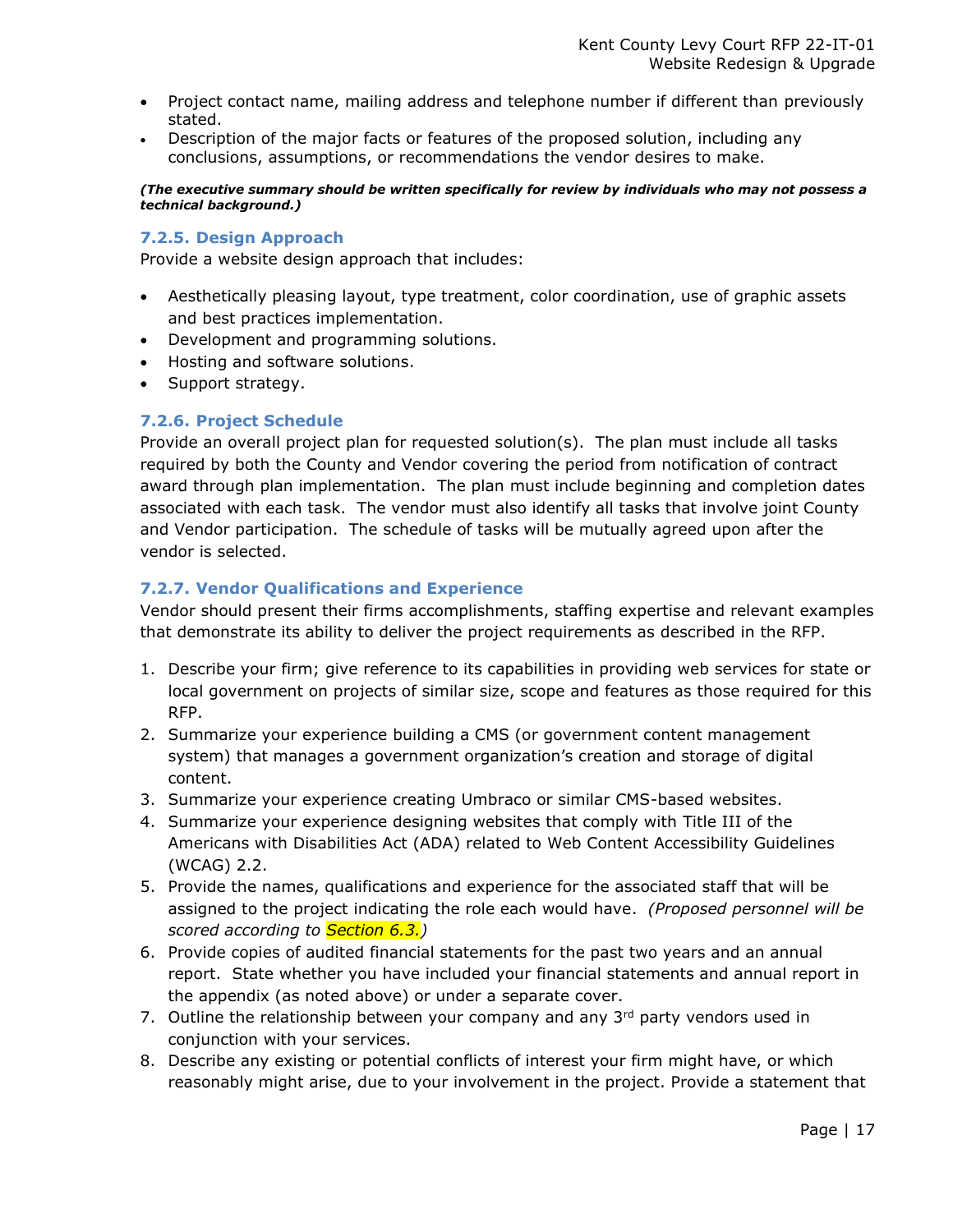if a conflict arises, after being designated as a Qualified Respondent, that such Qualified Respondent will notify the County in writing of such conflict.

### <span id="page-21-0"></span>**7.2.7.1. References**

Provide a minimum of 5 references where your services have been provided *(for a new/modified website design)* to other government agencies and is still in use. The proposal evaluation team may contact any number of the references provided. The references must include:

- Contact Name
- Contact Title
- Company Name
- Address
- Contact Email
- Brief description of services provided
- Date of service
- Web address of new/redesigned sites referenced

### <span id="page-21-1"></span>**7.2.8. Cost Proposal Summary**

Vendors are required to submit detailed time-and-materials cost proposals for all aspects of service and products needed to produce the desired results including other costs the vendor will charge or pass through to the County. These costs will constitute contractual amounts and will be incorporated into a time-and-materials contract(s), (*with a 'not to exceed amount' unless further authorized by the County*) between the County and the successful vendor.

#### **Cost Proposal shall state itemized cost including all options and an hourly rate schedule. Pricing structure and strategy shall include designing, programming, software, cloud and/or on-premise hosting, deployment, labor, surcharges, training, support & maintenance, and all other personnel positions to be utilized in this engagement.**

The County reserves the right to ask for revised pricing from vendor based on modifications requested by the County. After review of the proposals, the County reserves the right to negotiate final contract terms with the selected vendor. If the County decides to not enter into contract with selected vendor, then all vendors who submitted a Notice of Intent to Submit a Proposal Form will be notified. The County is also requesting that all work and costs associated with the project be listed separately in the proposal.

The selected vendor shall furnish all expertise, labor and resources to provide complete services necessary for the work issued during the contract.

Any special discounts offered by the vendor should be included in the prices quoted.

*Prices quoted in vendor proposals shall be valid for at least 180 days following the proposal submission deadline.*

#### <span id="page-21-2"></span>**7.2.9. Sample Contract**

Vendor must provide a sample contract with their response.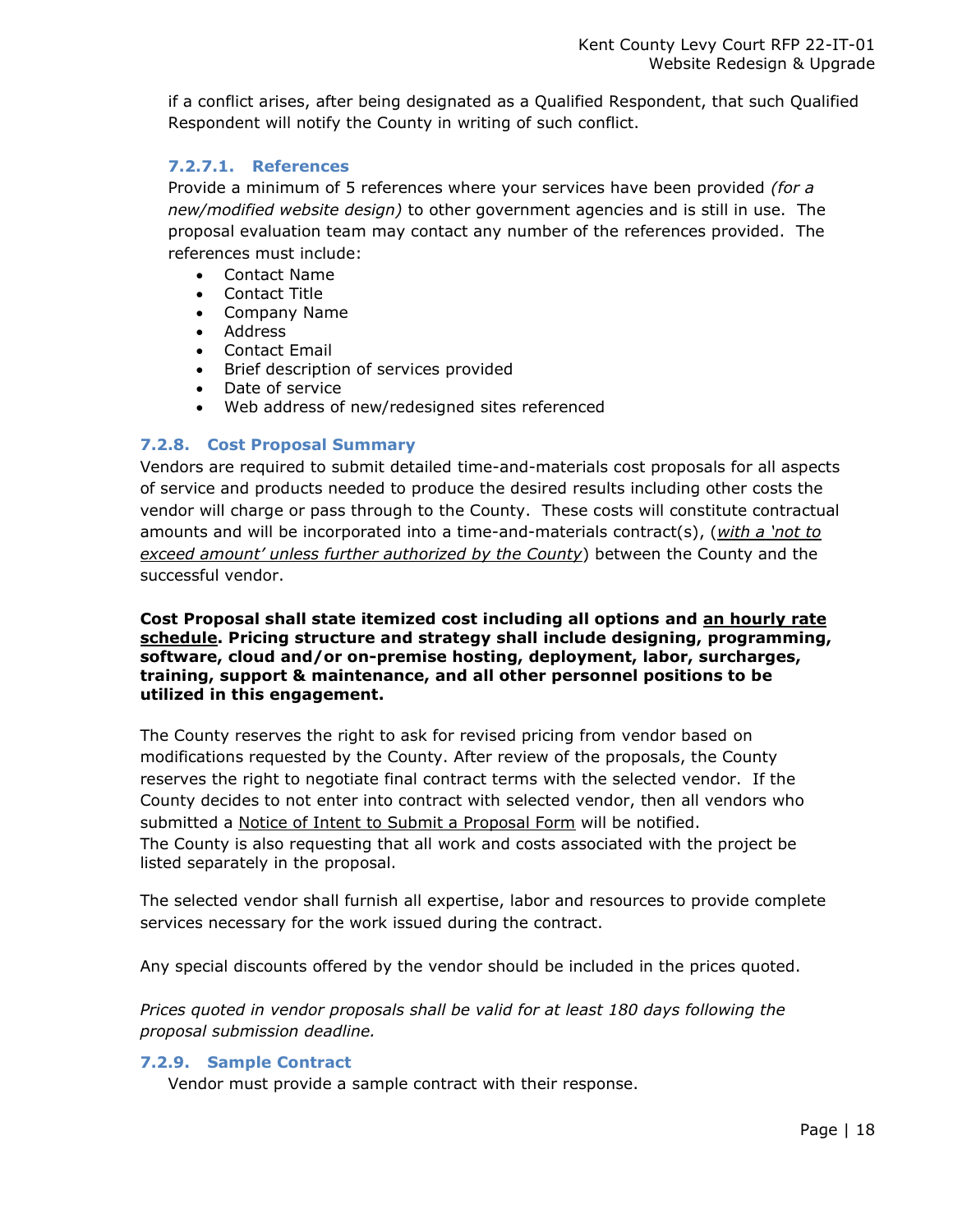#### <span id="page-22-0"></span>**7.2.10. Other Supporting Documents**

The submitted proposal shall contain any other documents not requested in this RFP and/or deemed necessary to demonstrate the Vendors ability to meet the County's requirements for this project.

### <span id="page-22-1"></span>**7.2.11. Other Information**

Please discuss any other factors not mentioned above that you believe are relevant to the County's selection of your firm.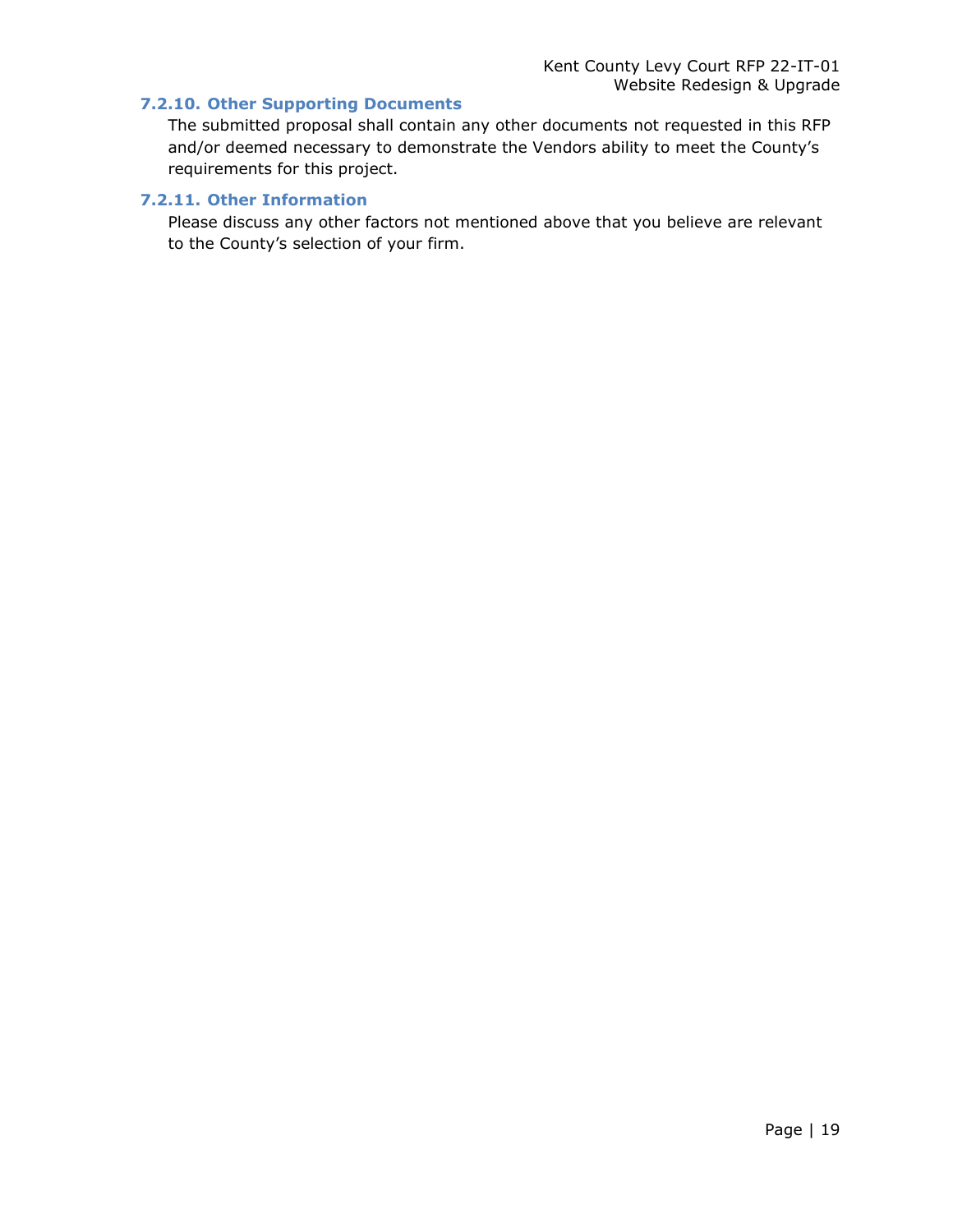<span id="page-23-0"></span> $\_$  ,  $\_$  ,  $\_$  ,  $\_$  ,  $\_$  ,  $\_$  ,  $\_$  ,  $\_$  ,  $\_$  ,  $\_$  ,  $\_$  ,  $\_$  ,  $\_$  ,  $\_$  ,  $\_$  ,  $\_$  ,  $\_$  ,  $\_$  ,  $\_$  ,  $\_$  ,  $\_$  ,  $\_$  ,  $\_$  ,  $\_$  ,  $\_$  ,  $\_$  ,  $\_$  ,  $\_$  ,  $\_$  ,  $\_$  ,  $\_$  ,  $\_$  ,  $\_$  ,  $\_$  ,  $\_$  ,  $\_$  ,  $\_$  ,

#### **Kent County Information Technology**

Website Redesign & Upgrade

Please return this form, via one of the methods listed in **section 1.6**, no later than the completion date and time as indicated in  $1.5$  schedules of events. Deliver To:

> Kent County Levy Court Information Technology Office, Room A235 Attn: Mark Kennedy 555 Bay Rd Dover, DE 19901

OR Email Copy to: [IT.RFP@co.kent.de.us](mailto:IT.RFP@co.kent.de.us) 

Fax is not acceptable

#### **NOTE: YOU MUST RETURN THIS FORM IF YOU INTEND TO PARTICIPATE.**

| Vendor:               |                                                                                                                      |
|-----------------------|----------------------------------------------------------------------------------------------------------------------|
| <b>Contact Name:</b>  | <u> 1989 - Andrea Stadt British, fransk politik (d. 1989)</u>                                                        |
| <b>Contact Title:</b> | <u> Alexandria de la contrada de la contrada de la contrada de la contrada de la contrada de la contrada de la c</u> |
| Address:              |                                                                                                                      |
|                       |                                                                                                                      |
| Contact Email:        |                                                                                                                      |
| Contact Phone:        | Website:                                                                                                             |

Please note, by sending this completed, signed and dated form to Kent County Levy Court, your company is stating its intention to submit a proposal for RFP  $# 22$ -IT-01. We will send a confirmation email upon receipt. It is the company's responsibility to verify that this form was received and the County confirmation email was sent by the deadline date specified in Section 1.5 of the RFP.

Signature:

Title:

Date:

| This section used by Kent County Levy Court |                        |           |
|---------------------------------------------|------------------------|-----------|
| Date/Time Received:                         | Date/Time Confirmation | Initials: |
|                                             | Email Sent to Vendor:  |           |
|                                             |                        |           |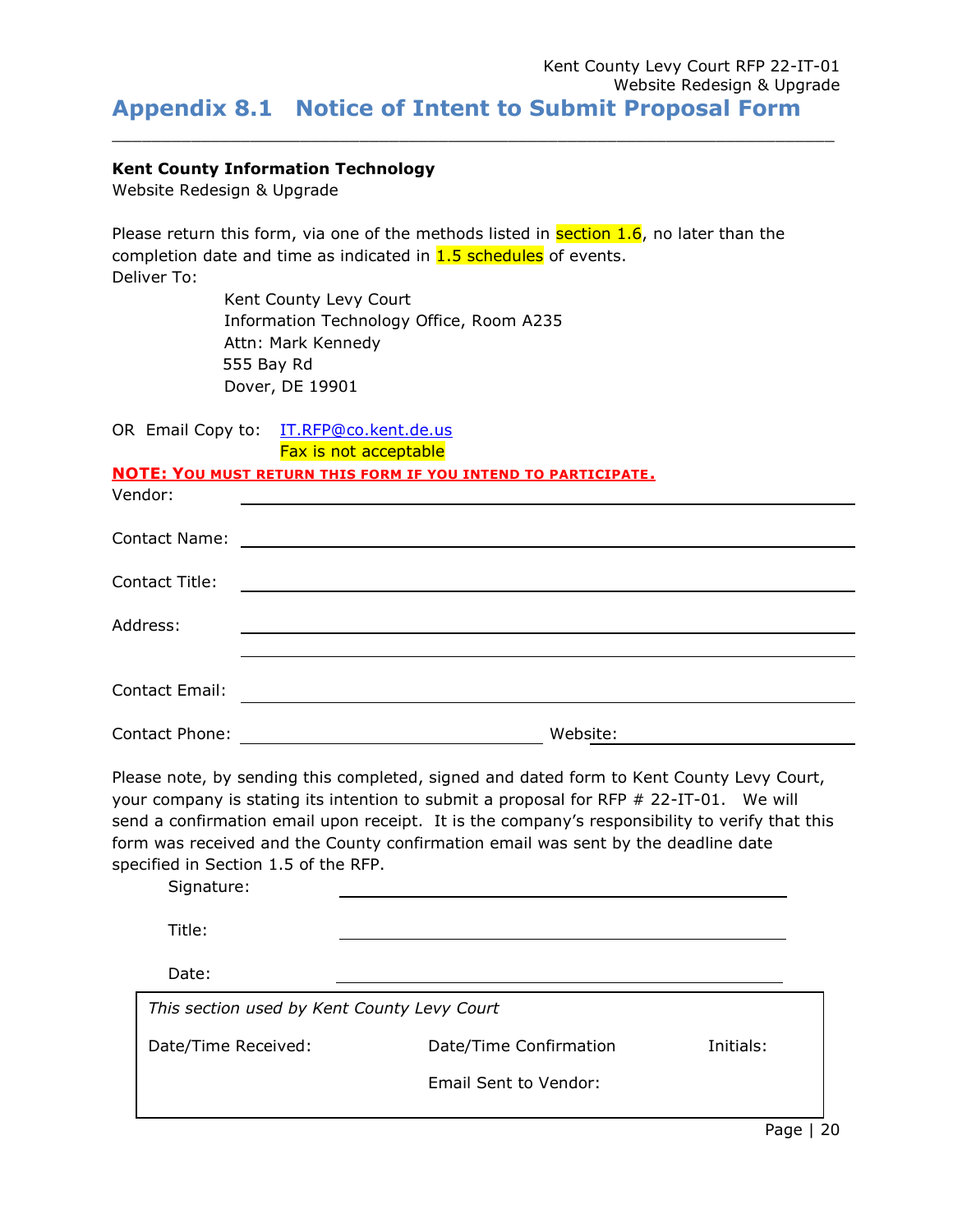# <span id="page-24-0"></span>**Appendix 8.2 Submission Checklist**

| <b>Item</b><br>No. | <b>Item to be Submitted</b>                                           |  |
|--------------------|-----------------------------------------------------------------------|--|
| 1.                 | <b>Cover Sheet</b>                                                    |  |
| 2.                 | Letter of Transmittal                                                 |  |
| 3.                 | <b>Table of Contents</b>                                              |  |
| 4.                 | <b>Executive Summary</b>                                              |  |
| 5.                 | Design Approach                                                       |  |
| 6.                 | Project Schedule                                                      |  |
| 7.                 | Vendor Qualifications and Experience                                  |  |
| 8.                 | <b>Cost Proposal Summary</b>                                          |  |
| 9.                 | Vendor History and References                                         |  |
| 11.                | Other Information and Documents                                       |  |
| 11.                | Financial Statements and Annual Report                                |  |
| 12                 | 3rd Party Vendor Relationships/Partnerships                           |  |
| 13                 | Sample Contract                                                       |  |
| 14.                | References                                                            |  |
| $\ast$             | Any additional supporting documents deemed necessary<br>by the vendor |  |
|                    |                                                                       |  |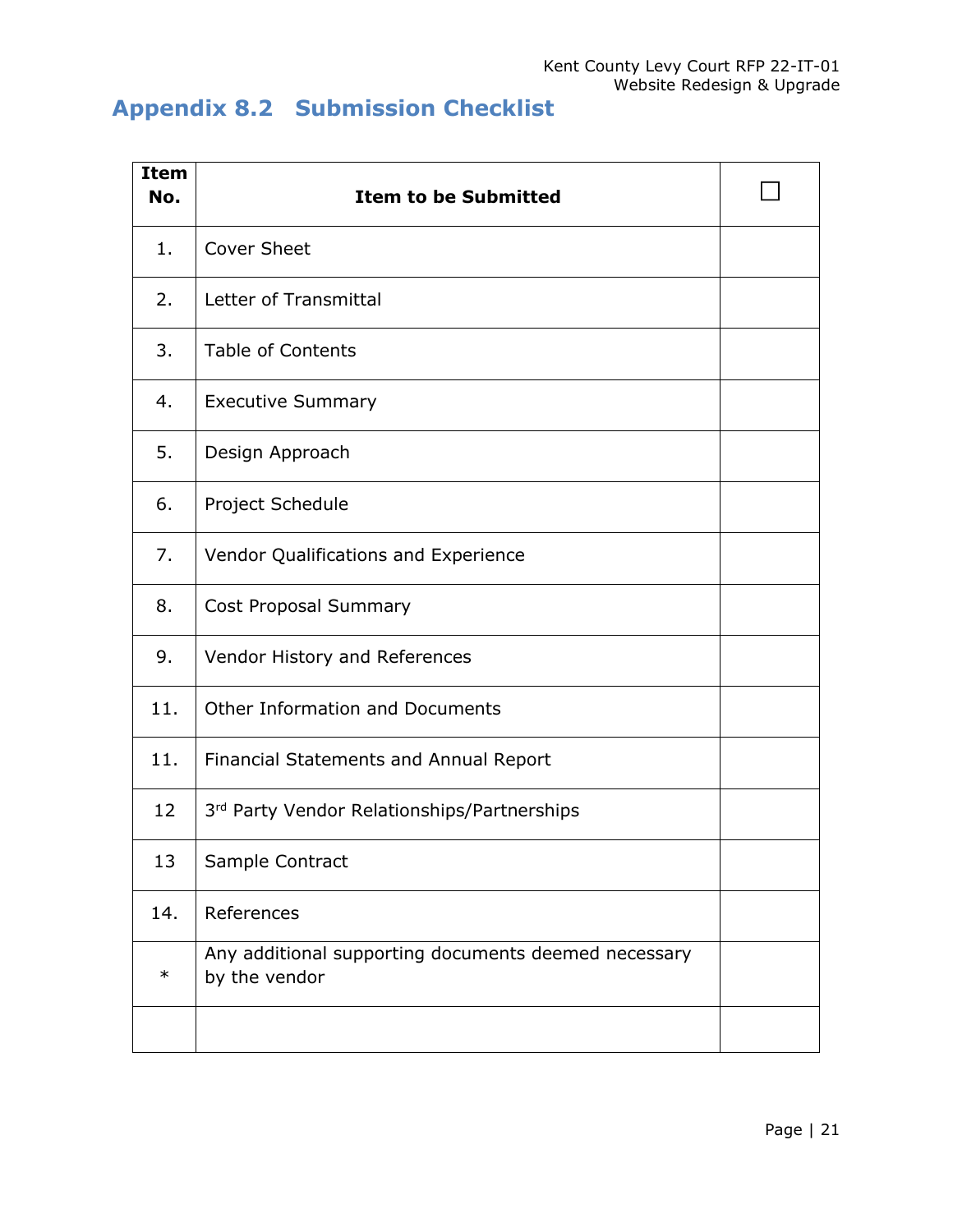## <span id="page-25-0"></span>**Appendix 8.3 Performance Bond Form**

#### **KENT COUNTY, DELAWARE PERFORMANCE BOND FORM**

Bond Number: \_\_\_\_\_\_\_\_\_\_\_\_\_\_\_\_\_\_\_ KNOW ALL PERSONS BY THESE PRESENTS, that we, \_\_\_\_\_\_\_\_\_\_\_\_\_\_\_\_\_\_\_\_\_\_, as principal ("**Principal**"), and \_\_\_\_\_\_\_\_\_\_\_\_\_\_\_\_\_\_\_\_\_\_, a \_\_\_\_\_\_\_\_\_\_\_\_\_\_\_\_\_\_\_\_\_\_ corporation, legally authorized to do business in the State of Delaware, as surety ("**Surety**"), are held and firmly bound unto the \_\_\_\_\_\_\_\_\_\_\_\_\_\_\_\_\_\_\_\_\_\_\_\_\_\_\_\_\_\_\_\_\_\_\_\_\_\_\_\_\_\_\_\_ ("**Owner**"), in the amount of \_\_\_\_\_\_\_\_\_\_\_\_\_\_\_\_\_ (\$\_\_\_\_\_\_\_\_\_\_\_), to be paid to **Owner**, for which payment well and truly to be made, we do bind ourselves, our and each and every of our heirs, executors, administrations, successors and assigns, jointly and severally, for and in the whole, firmly by these presents.

Sealed with our seals and dated this example and day of the sealed vith our seals and dated this

NOW THE CONDITION OF THIS OBLIGATION IS SUCH, that if **Principal**, who has been awarded by **Owner** that certain contract known as Contract No. \_\_\_\_\_\_\_\_\_\_\_ dated the \_ day of \_\_\_\_\_\_\_\_\_\_\_\_\_\_, 20\_\_ (the "Contract"), which Contract is incorporated herein by reference, shall well and truly provide and furnish all materials, appliances and tools and perform all the work required under and pursuant to the terms and conditions of the Contract and the Contract Documents (as defined in the Contract) or any changes or modifications thereto made as therein provided, shall make good and reimburse **Owner** sufficient funds to pay the costs of completing the Contract that **Owner** may sustain by reason of any failure or default on the part of **Principal**, and shall also indemnify and save harmless **Owner** from all costs, damages and expenses arising out of or by reason of the performance of the Contract and for as long as provided by the Contract; then this obligation shall be void, otherwise to be and remain in full force and effect.

**Surety**, for value received, hereby stipulates and agrees, if requested to do so by **Owner**, to fully perform and complete the work to be performed under the Contract pursuant to the terms, conditions and covenants thereof, if for any cause **Principal** fails or neglects to so fully perform and complete such work.

**Surety**, for value received, for itself and its successors and assigns, hereby stipulates and agrees that the obligation of **Surety** and its bond shall be in no way impaired or affected by any extension of time, modification, omission, addition or change in or to the Contract or the work to be performed thereunder, or by any payment thereunder before the time required therein, or by any waiver of any provisions thereof, or by any assignment, subletting or other transfer thereof or of any work to be performed or any monies due or to become due thereunder; and **Surety** hereby waives notice of any and all such extensions, modifications, omissions, additions, changes, payments, waivers, assignments, subcontracts and transfers and hereby expressly stipulates and agrees that any and all things done and omitted to be done by and in relation to assignees, subcontractors, and other transferees shall have the same effect as to **Surety** as though done or omitted to be done by or in relation to **Principal**.

**Surety** hereby stipulates and agrees that no modifications, omissions or additions in or to the terms of the Contract shall in any way whatsoever affect the obligation of **Surety** and its bond.